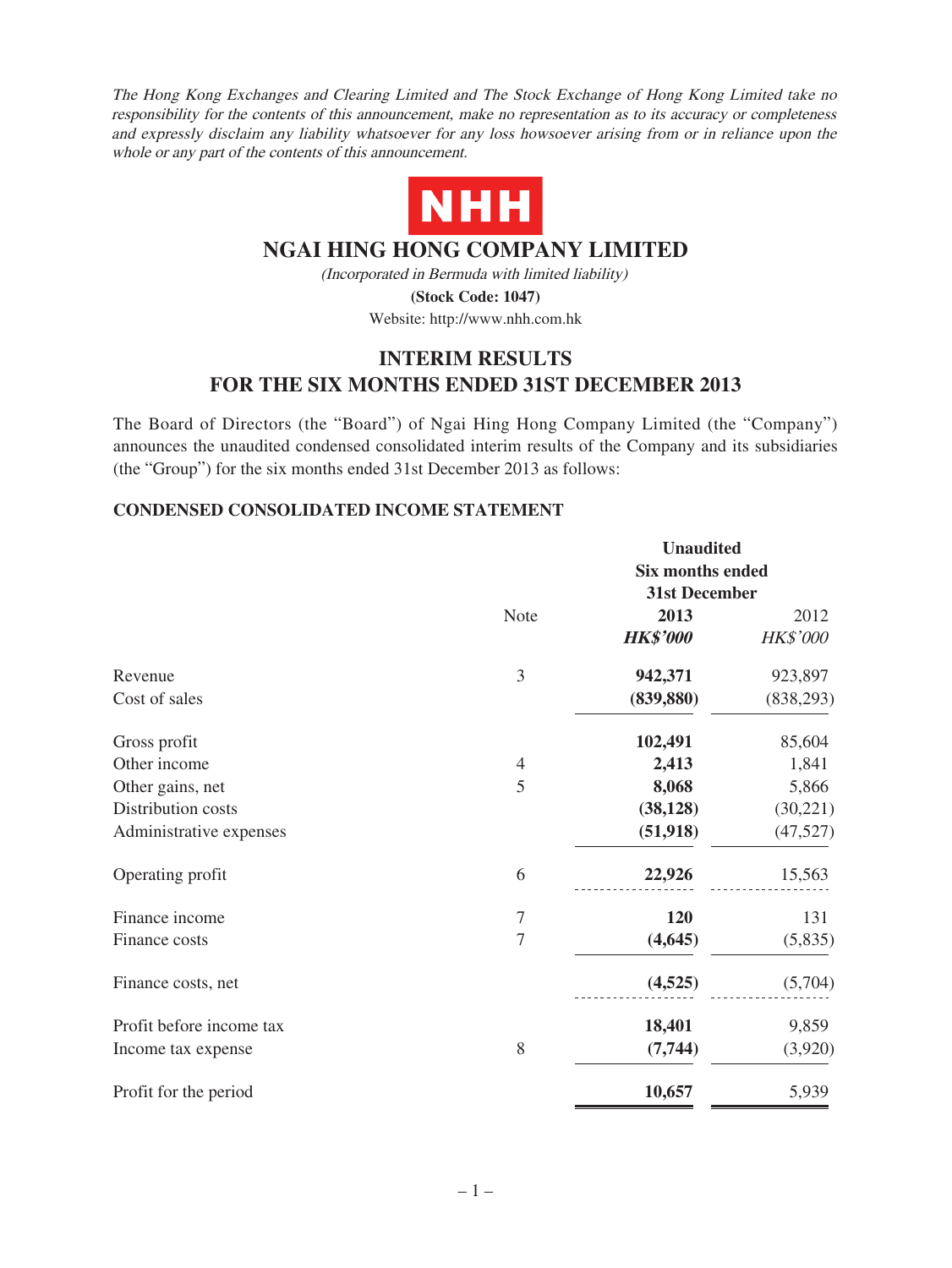|                                                                                                                                          |      | <b>Unaudited</b>                         |                 |  |  |
|------------------------------------------------------------------------------------------------------------------------------------------|------|------------------------------------------|-----------------|--|--|
|                                                                                                                                          |      | <b>Six months ended</b><br>31st December |                 |  |  |
|                                                                                                                                          |      |                                          |                 |  |  |
|                                                                                                                                          | Note | 2013                                     | 2012            |  |  |
|                                                                                                                                          |      | <b>HK\$'000</b>                          | <b>HK\$'000</b> |  |  |
| Attributable to:                                                                                                                         |      |                                          |                 |  |  |
| Equity holders of the Company                                                                                                            |      | 10,118                                   | 4,594           |  |  |
| Non-controlling interests                                                                                                                |      | 539                                      | 1,345           |  |  |
|                                                                                                                                          |      | 10,657                                   | 5,939           |  |  |
| Earnings per share for profit attributable<br>to the equity holders of the Company during<br>the period (expressed in HK cent per share) |      |                                          |                 |  |  |
| - Basic                                                                                                                                  | 10   | 2.74                                     | 1.24            |  |  |
| - Diluted                                                                                                                                | 10   | 2.74                                     | 1.24            |  |  |

Details of dividends payable to equity holders of the Company attributable to profit for the period are set out in Note 9.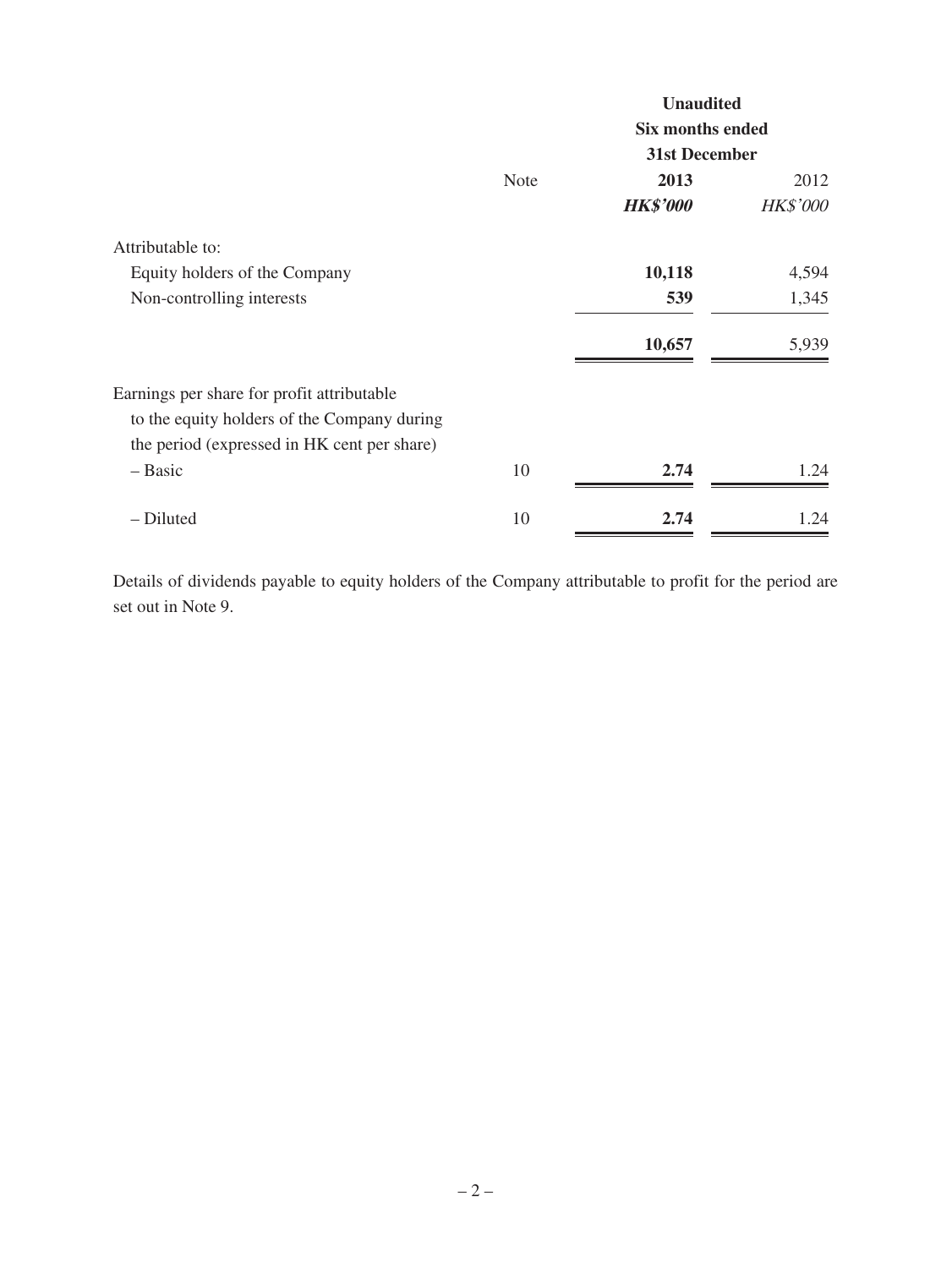# **CONDENSED CONSOLIDATED STATEMENT OF COMPREHENSIVE INCOME**

|                                                   | <b>Unaudited</b><br>Six months ended<br>31st December |          |  |
|---------------------------------------------------|-------------------------------------------------------|----------|--|
|                                                   |                                                       |          |  |
|                                                   |                                                       |          |  |
|                                                   | 2013                                                  | 2012     |  |
|                                                   | <b>HK\$'000</b>                                       | HK\$'000 |  |
| Profit for the period                             | 10,657                                                | 5,939    |  |
| Other comprehensive income:                       |                                                       |          |  |
| Item that will not be reclassified subsequently   |                                                       |          |  |
| to income statement:                              |                                                       |          |  |
| Revaluation gain of property, plant and equipment |                                                       |          |  |
| on transfer to investment properties, net of tax  |                                                       | 1,893    |  |
| Other comprehensive income for the period         |                                                       | 1,893    |  |
| Total comprehensive income for the period         | 10,657                                                | 7,832    |  |
| Total comprehensive income attributable to:       |                                                       |          |  |
| Equity holders of the Company                     | 10,118                                                | 6,487    |  |
| Non-controlling interests                         | 539                                                   | 1,345    |  |
|                                                   | 10,657                                                | 7,832    |  |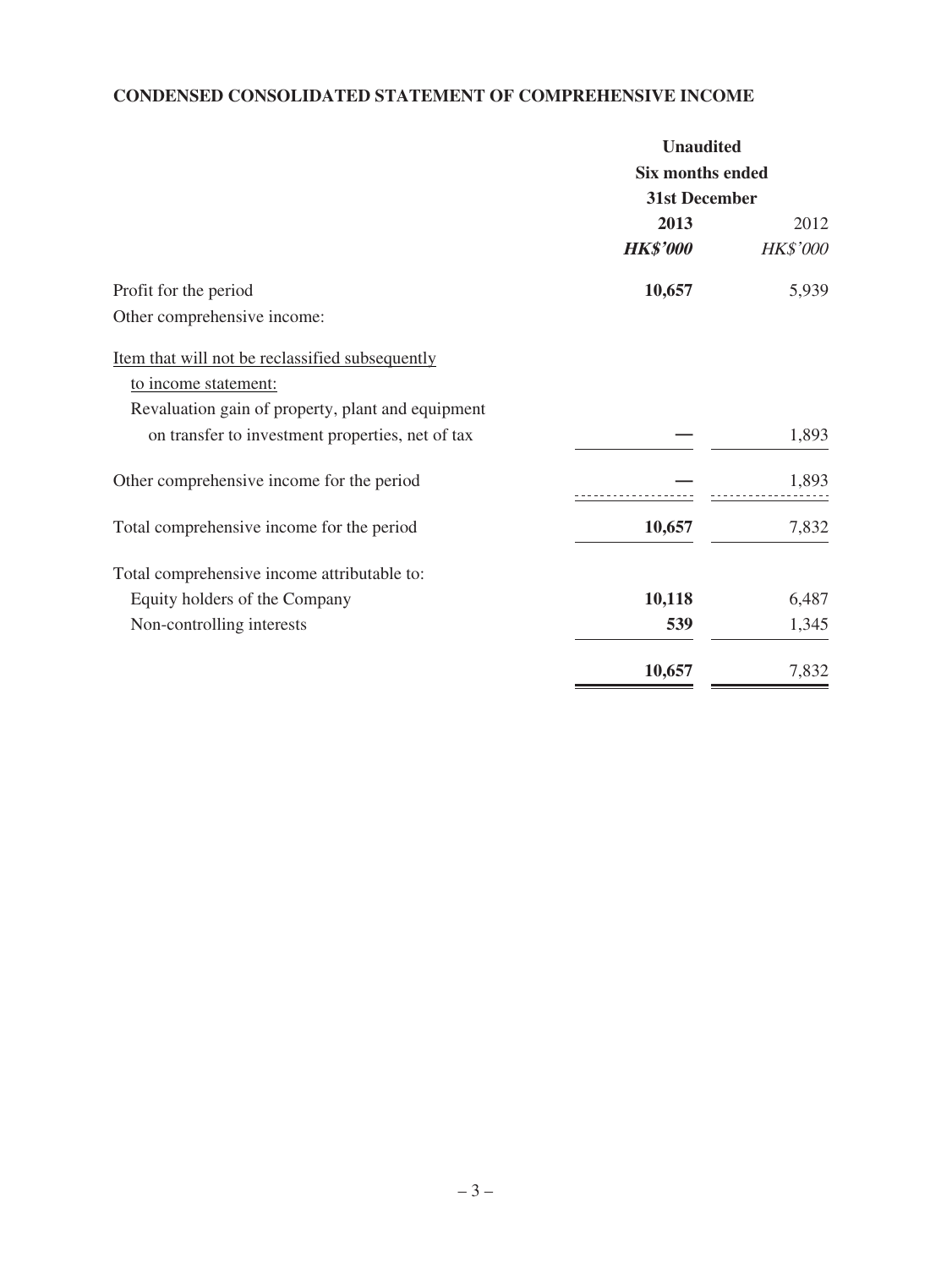## **CONDENSED CONSOLIDATED BALANCE SHEET**

|                                              |      | <b>Unaudited</b>     | Audited   |
|----------------------------------------------|------|----------------------|-----------|
|                                              |      | <b>31st December</b> | 30th June |
|                                              | Note | 2013                 | 2013      |
|                                              |      | <b>HK\$'000</b>      | HK\$'000  |
| <b>ASSETS</b>                                |      |                      |           |
| Non-current assets                           |      |                      |           |
| Property, plant and equipment                |      | 135,331              | 139,285   |
| Leasehold land and land use rights           |      | 22,582               | 22,939    |
| Investment properties                        |      | 76,325               | 76,325    |
| Available-for-sale financial asset           |      | 1,730                | 1,730     |
| Deferred tax assets                          |      | 4,586                | 4,924     |
| Prepayment for property, plant and equipment |      |                      |           |
| and renovation costs                         |      | 5,278                | 2,991     |
|                                              |      | 245,832              | 248,194   |
| Current assets                               |      |                      |           |
| Inventories                                  |      | 282,669              | 301,442   |
| Trade and bills receivables                  | 11   | 277,519              | 318,411   |
| Other receivables, prepayments and deposits  |      | 22,405               | 21,950    |
| Tax recoverable                              |      | 9                    | 119       |
| Derivative financial instruments             |      | 1,782                | 570       |
| Cash and bank balances                       |      | 109,211              | 112,082   |
|                                              |      | 693,595              | 754,574   |
| <b>Total assets</b>                          |      | 939,427              | 1,002,768 |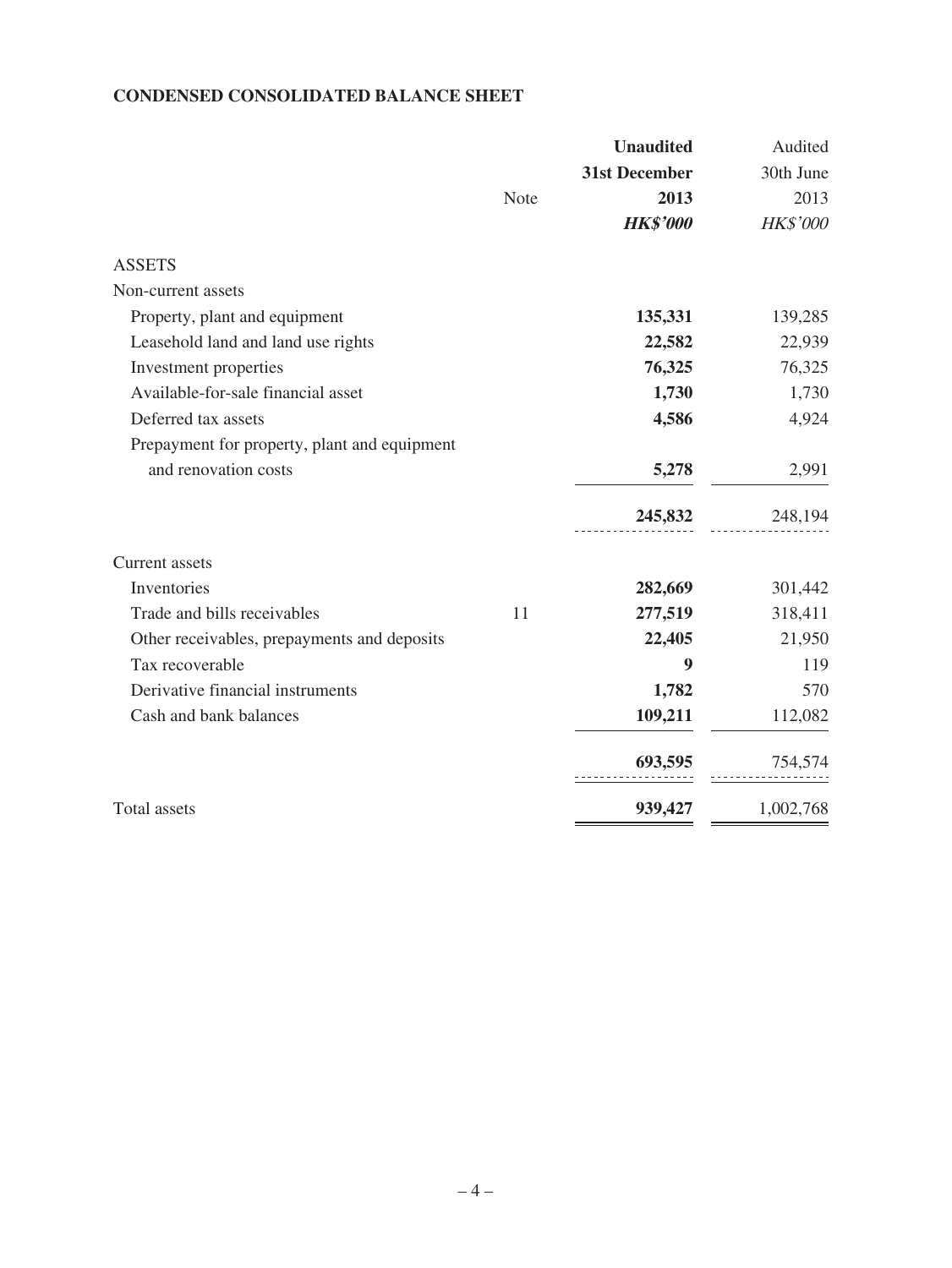|                                                |      | <b>Unaudited</b> | Audited   |
|------------------------------------------------|------|------------------|-----------|
|                                                |      | 31st December    | 30th June |
|                                                | Note | 2013             | 2013      |
|                                                |      | <b>HK\$'000</b>  | HK\$'000  |
| <b>EQUITY</b>                                  |      |                  |           |
| Capital and reserves attributable to the       |      |                  |           |
| Company's equity holders                       |      |                  |           |
| Share capital                                  |      | 36,920           | 36,920    |
| Share premium                                  |      | 62,466           | 62,466    |
| Other reserves                                 |      | 81,619           | 81,619    |
| Retained earnings                              |      | 301,161          | 294,735   |
|                                                |      | 482,166          | 475,740   |
| Non-controlling interests                      |      | 21,081           | 22,419    |
| Total equity                                   |      | 503,247          | 498,159   |
| <b>LIABILITIES</b>                             |      |                  |           |
| Non-current liabilities                        |      |                  |           |
| Deferred tax liabilities                       |      | 4,435            | 4,457     |
| <b>Current liabilities</b>                     |      |                  |           |
| Trade payables                                 | 12   | 74,719           | 120,352   |
| Other payables, deposits received and accruals |      | 27,713           | 19,246    |
| Bank borrowing                                 |      | 319,565          | 344,938   |
| Derivative financial instruments               |      | 1,175            | 5,014     |
| Tax payable                                    |      | 8,573            | 10,602    |
|                                                |      | 431,745          | 500,152   |
| <b>Total liabilities</b>                       |      | 436,180          | 504,609   |
| Total equity and liabilities                   |      | 939,427          | 1,002,768 |
| Net current assets                             |      | 261,850          | 254,422   |
| Total assets less current liabilities          |      | 507,682          | 502,616   |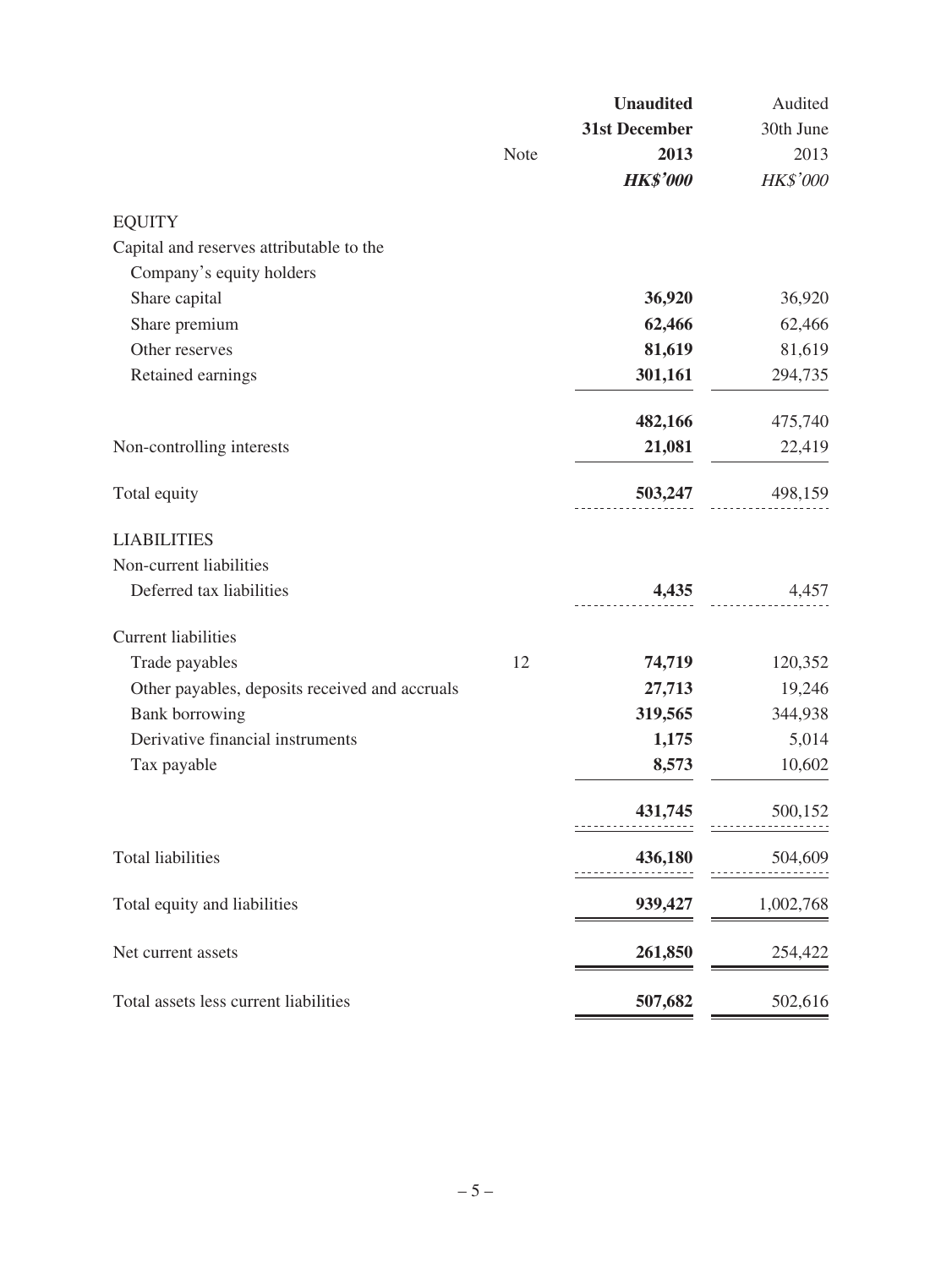**Notes** 

### **1 Basis of preparation**

The condensed consolidated interim financial information for the six months ended 31st December 2013 has been prepared in accordance with Hong Kong Accounting Standard ("HKAS") 34 "Interim Financial Reporting". The condensed consolidated interim financial information should be read in conjunction with the annual financial statements for the year ended 30th June 2013, which have been prepared in accordance with Hong Kong Financial Reporting Standards ("HKFRS").

The preparation of interim financial information requires management to make judgements, estimates and assumptions that affect the application of accounting policies and the reported amounts of assets and liabilities, income and expense. Actual results may differ from these estimates.

In preparing the condensed consolidated interim financial information, the significant judgements made by management in applying the Group's accounting policies and the key sources of estimation uncertainty were the same as those that applied to the annual financial statements for the year ended 30th June 2013, with the exception of changes in estimates that are required in determining the provision for income taxes.

### **2 Accounting policies**

Except as described below, the accounting policies used in the preparation of the condensed consolidated interim financial information are consistent with those of the annual financial statements for the year ended 30th June 2013, as described in those annual financial statements.

Taxes on income in the interim periods are accrued using the tax rate that would be applicable to expected total annual earnings.

(a) The following new standards, amendments to standards and interpretation are mandatory for the Group's financial year beginning 1st July 2013. The adoption of these new standards, amendments to standards and interpretation does not have any significant impact to the results and financial position of the Group.

| HKFRS 1 (Amendment)               | Government Loans                                      |
|-----------------------------------|-------------------------------------------------------|
| HKFRS 7 (Amendment)               | Disclosures – Offsetting Financial Assets and         |
|                                   | <b>Financial Liabilities</b>                          |
| HKFRS 10                          | <b>Consolidated Financial Statements</b>              |
| <b>HKFRS 11</b>                   | Joint Arrangements                                    |
| <b>HKFRS 12</b>                   | Disclosure of Interests in Other Entities             |
| <b>HKFRS 13</b>                   | Fair Value Measurement                                |
| Amendments to HKFRS 10, HKFRS 11  | Consolidated Financial Statements, Joint Arrangements |
| and HKFRS 12                      | and Disclosure of Interests in Other entities:        |
|                                   | <b>Transition Guidance</b>                            |
| <b>HKAS</b> 19 (2011)             | <b>Employee Benefits</b>                              |
| HKAS 27 (2011)                    | <b>Separate Financial Statements</b>                  |
| <b>HKAS 28 (2011)</b>             | Investments in Associates and Joint Ventures          |
| Hong Kong International Financial | Stripping Costs in the Production Phase of            |
| Reporting Interpretations         | a Surface Mine                                        |
| Committee ("HK (IFRIC)") - Int 20 |                                                       |
| <b>HKFRSs</b> (Amendment)         | Annual Improvements 2009-2011 Cycle                   |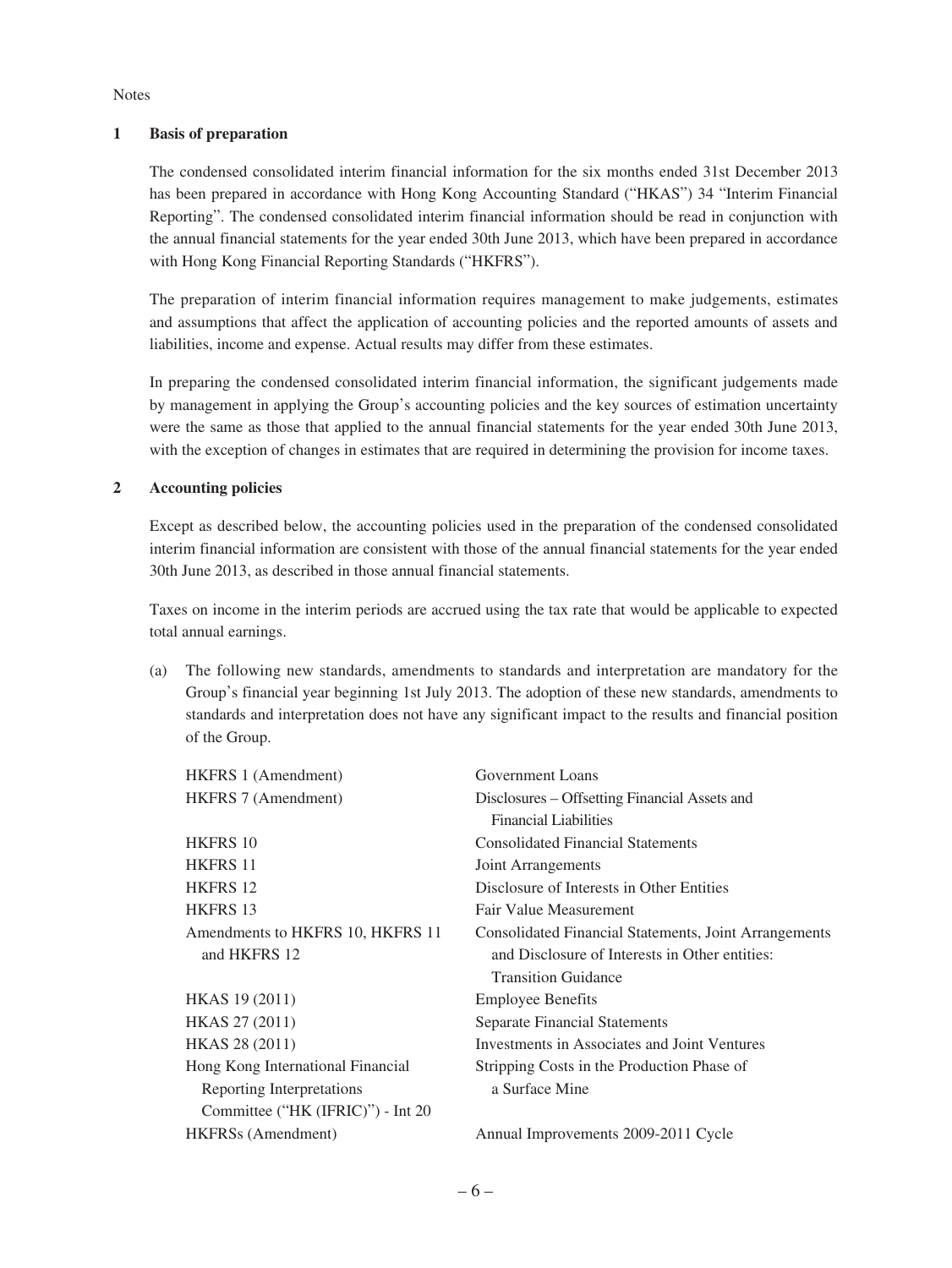(b) The following new standard, amendments to standards and interpretation have been issued but are not effective for the financial year beginning 1st July 2013 and have not been early adopted by the Group:

| <b>HKFRS 9</b>                                                             | Financial Instruments <sup>2</sup>                                 |
|----------------------------------------------------------------------------|--------------------------------------------------------------------|
| HKAS 19 (Amendment)                                                        | Defined Benefit Plans: Employee Contributions <sup>1</sup>         |
| HKAS 32 (Amendment)                                                        | Offsetting Financial Assets and Financial Liabilities <sup>1</sup> |
| HKAS 36 (Amendment)                                                        | Recoverable Amount Disclosures for                                 |
|                                                                            | Non-Financial Assets $1$                                           |
| HKAS 39 (Amendment)                                                        | Novation of Derivatives and Continuation of                        |
|                                                                            | Hedge Accounting $1$                                               |
| HK (IFRIC) - Int 21                                                        | Levies <sup>1</sup>                                                |
| Amendments to HKFRS 7 and HKFRS 9                                          | Mandatory Effective Date at HKFRS 9 and                            |
|                                                                            | Transition Disclosures <sup>2</sup>                                |
| Amendments to HKFRS 10, HKFRS 12                                           | Investment Entities <sup>1</sup>                                   |
| and HKAS 27 (2011)                                                         |                                                                    |
| <b>HKFRSs</b> (Amendment)                                                  | Annual Improvements 2010-2012 Cycle <sup>1</sup>                   |
| HKFRSs (Amendment)                                                         | Annual Improvements 2011-2013 Cycle <sup>1</sup>                   |
| -1<br>Effective for the Group for annual period beginning on 1st July 2014 |                                                                    |

<sup>2</sup> Effective for the Group for annual period beginning on 1st July 2015

The Directors anticipate that the adoption of above new standard, amendments to standards and interpretations will not result in a significant impact on the results and financial position of the Group.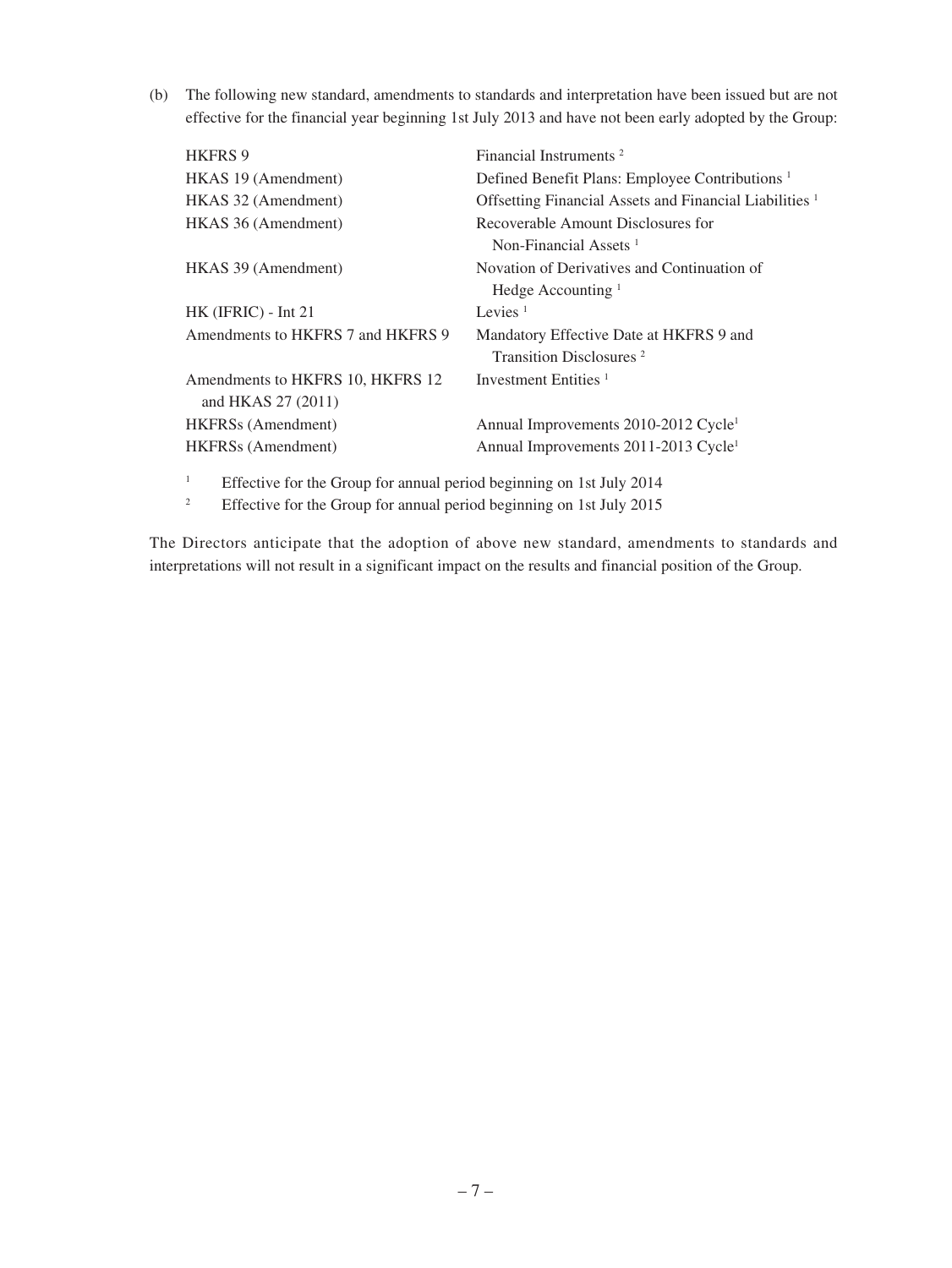#### **3 Revenue and segment information**

|                                 | <b>Unaudited</b><br>Six months ended<br>31st December |                 |  |
|---------------------------------|-------------------------------------------------------|-----------------|--|
|                                 |                                                       |                 |  |
|                                 | 2013                                                  | 2012            |  |
|                                 | <b>HK\$'000</b>                                       | <b>HK\$'000</b> |  |
| Turnover                        |                                                       |                 |  |
| Sales of goods                  | 941,501                                               | 923,055         |  |
| Provision of logistics services | 870                                                   | 842             |  |
|                                 | 942,371                                               | 923,897         |  |

The Group is principally engaged in the manufacturing and trading of plastic materials, pigments, colorants, compounded plastic resins and engineering plastic products.

The chief operating decision-maker ("CODM") has been identified as the executive Directors of the Company. Management has determined the operating segments based on the reports reviewed by the CODM that are used to assess performance and allocate resources. The CODM considers the business from the operations nature and the type of products perspective, including the trading of plastic materials ("Trading"), manufacturing and sale of colorants, pigments and compounded plastic resins ("Colorants"), manufacturing and sale of engineering plastic products ("Engineering plastic") and other corporate and business activities ("Others").

Each of the Group's operating segments represents a strategic business unit that is managed by different business unit leaders. Inter-segment transactions are entered into under the normal commercial terms and conditions that would also be available to unrelated third parties. Information provided to the CODM is measured in a manner consistent with that in the condensed consolidated interim financial information.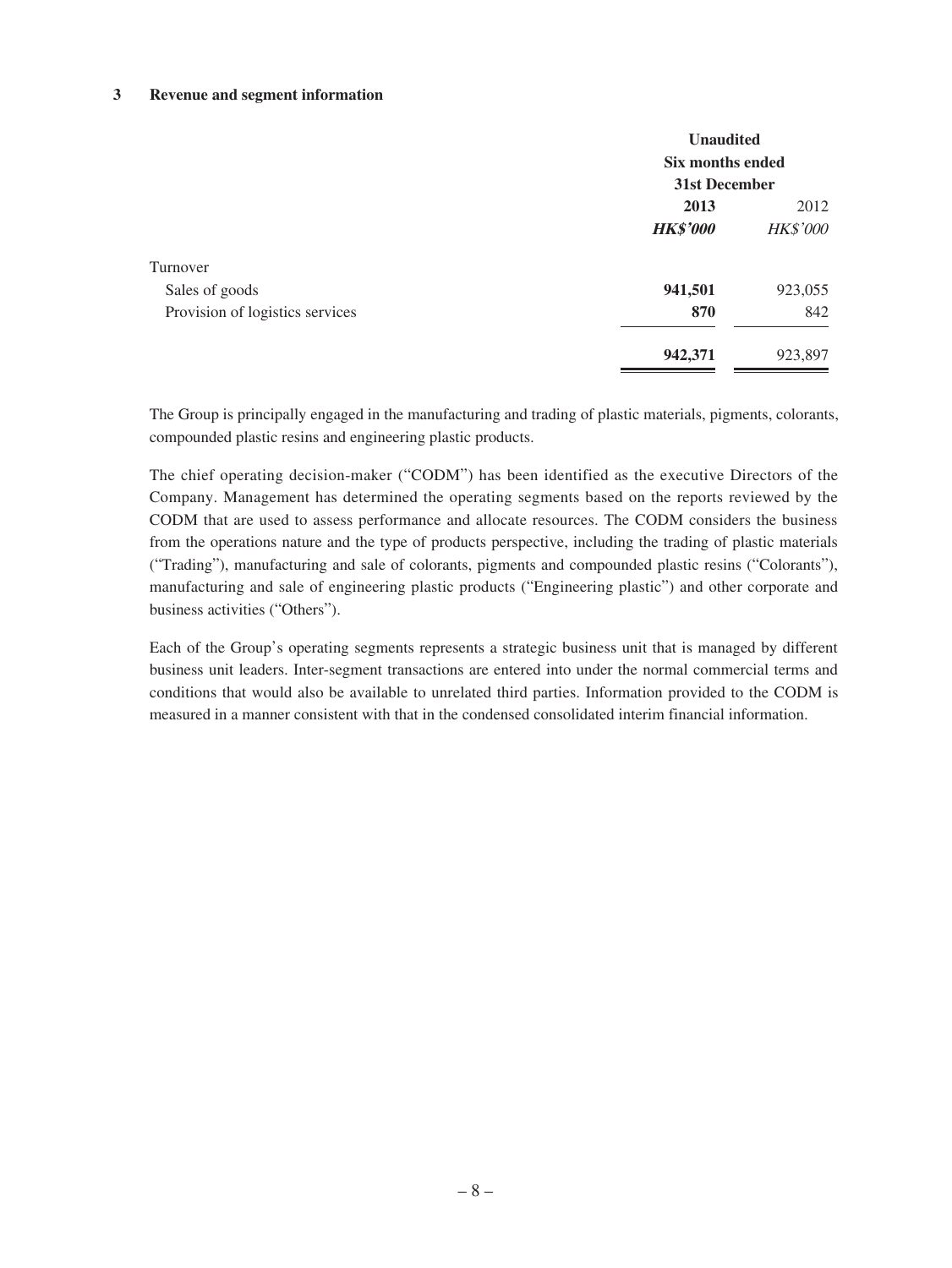The segment information provided to the CODM for the reportable segments for the six months ended 31st December 2013 is as follows:

|                                        |                 |                  | <b>Unaudited</b>        |                 |                 |
|----------------------------------------|-----------------|------------------|-------------------------|-----------------|-----------------|
|                                        |                 |                  | <b>Engineering</b>      |                 |                 |
|                                        | <b>Trading</b>  | <b>Colorants</b> | plastic                 | <b>Others</b>   | Group           |
|                                        | <b>HK\$'000</b> | <b>HK\$'000</b>  | <b>HK\$'000</b>         | <b>HK\$'000</b> | <b>HK\$'000</b> |
| Turnover                               |                 |                  |                         |                 |                 |
| - Gross revenue                        | 692,225         | 197,229          | 101,594                 | 1,092           | 992,140         |
| - Inter-segment revenue                | (48,002)        | (787)            | (980)                   |                 | (49,769)        |
| Revenue from external customers        | 644,223         | 196,442          | 100,614                 | 1,092           | 942,371         |
| Segment results                        | (14,256)        | 34,848           | 4,411                   | (2,077)         | 22,926          |
| Finance income                         | 38              | 80               | $\overline{\mathbf{2}}$ |                 | 120             |
| Finance costs                          | (3,228)         | (765)            | (565)                   | (87)            | (4, 645)        |
| (Loss)/profit before income tax        | (17, 446)       | 34,163           | 3,848                   | (2,164)         | 18,401          |
| Income tax expense                     |                 |                  |                         |                 | (7,744)         |
| Profit for the period                  |                 |                  |                         |                 | 10,657          |
| Non-controlling interests              |                 |                  |                         |                 | (539)           |
| Profit attributable to equity          |                 |                  |                         |                 |                 |
| holders of the Company                 |                 |                  |                         |                 | 10,118          |
| Other information:                     |                 |                  |                         |                 |                 |
| Additions to non-current assets        |                 |                  |                         |                 |                 |
| (other than financial instruments      |                 |                  |                         |                 |                 |
| and deferred tax assets)               | 209             | 2,785            | 3,752                   | 18              | 6,764           |
| Depreciation of property, plant        |                 |                  |                         |                 |                 |
| and equipment                          | 303             | 3,033            | 4,572                   | 414             | 8,322           |
| Amortisation of leasehold land and     |                 |                  |                         |                 |                 |
| land use rights                        | 199             | 103              | 16                      | 39              | 357             |
| (Reversal of)/provision for impairment |                 |                  |                         |                 |                 |
| of inventories                         | (1,715)         | 515              | 220                     |                 | (980)           |
| Unrealised fair value gain on          |                 |                  |                         |                 |                 |
| derivative financial instruments       | (5,051)         |                  |                         |                 | (5,051)         |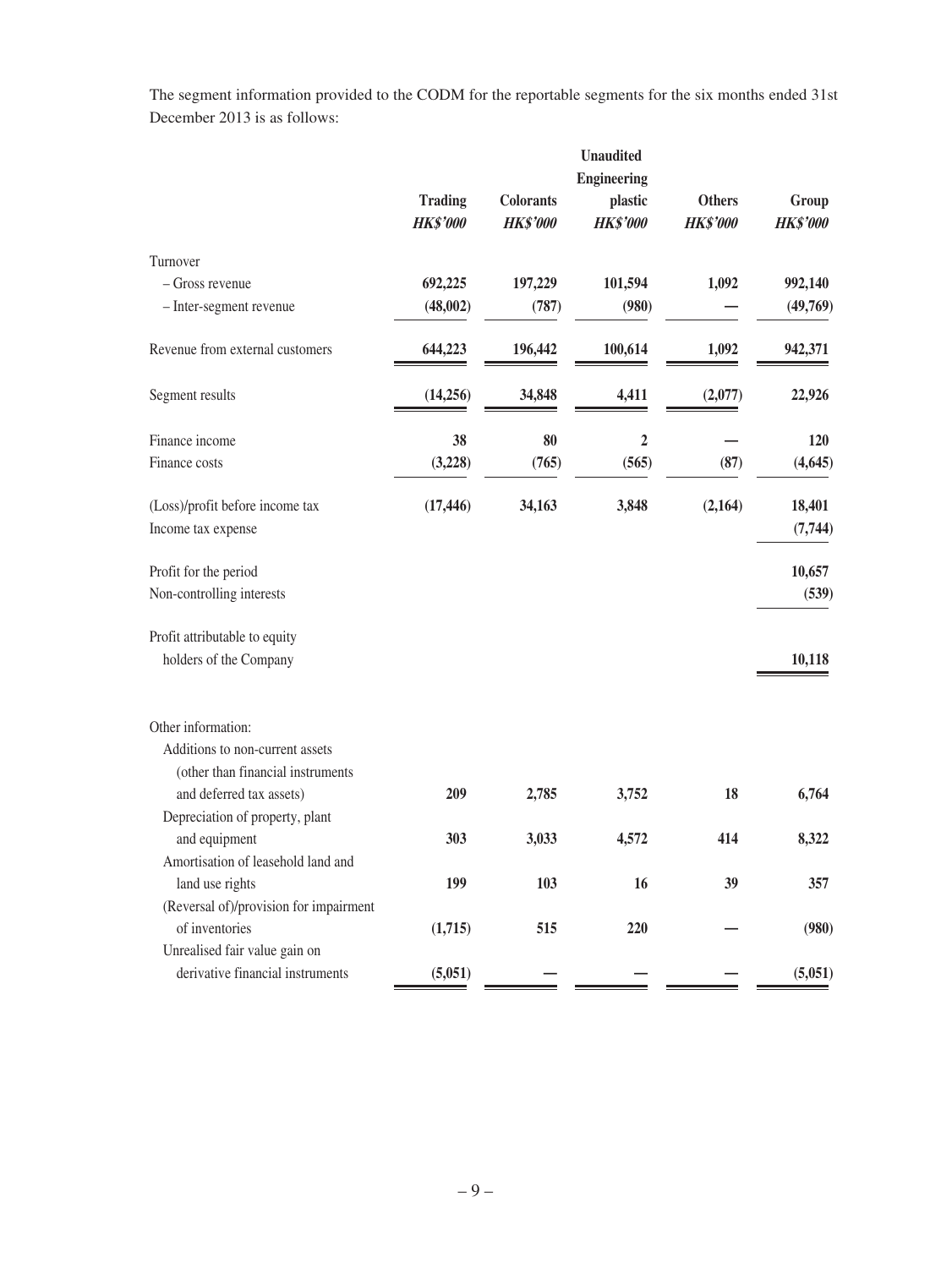The segment information provided to the CODM for the reportable segments as at 31st December 2013 is as follows:

|                          |                                   |                                     | <b>Unaudited</b>           |                                  |                          |
|--------------------------|-----------------------------------|-------------------------------------|----------------------------|----------------------------------|--------------------------|
|                          | <b>Engineering</b>                |                                     |                            |                                  |                          |
|                          | <b>Trading</b><br><b>HK\$'000</b> | <b>Colorants</b><br><b>HK\$'000</b> | plastic<br><b>HK\$'000</b> | <b>Others</b><br><b>HK\$'000</b> | Group<br><b>HK\$'000</b> |
| Segment assets           | 417,813                           | 278,371                             | 154,115                    | 89,128                           | 939,427                  |
| Total assets             |                                   |                                     |                            |                                  | 939,427                  |
| Segment liabilities      | 72,433                            | 22,612                              | 16,583                     | 4,987                            | 116,615                  |
| <b>Borrowings</b>        | 263,920                           | 20,127                              | 31,395                     | 4,123                            | 319,565                  |
| <b>Total liabilities</b> |                                   |                                     |                            |                                  | 436,180                  |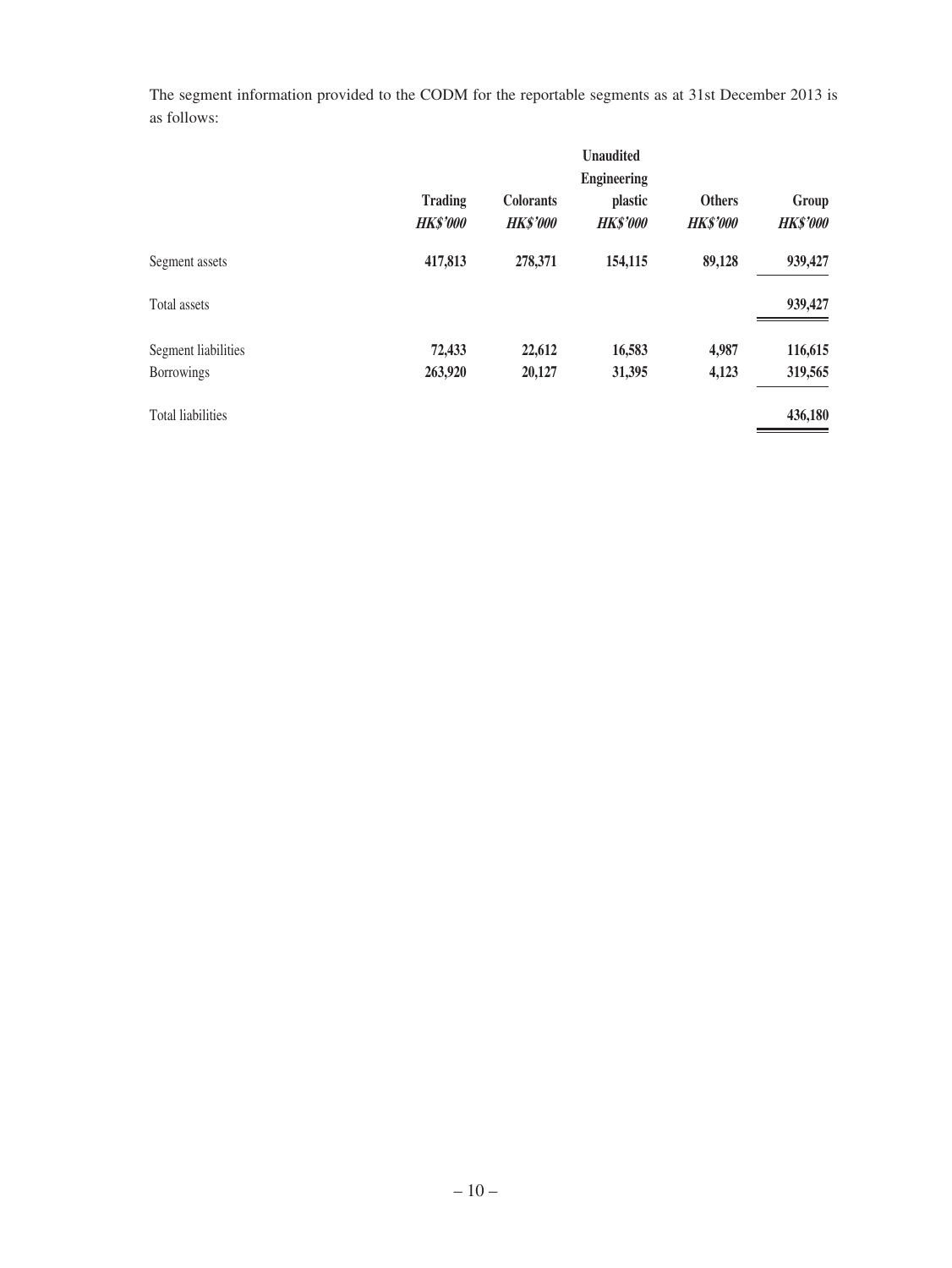The segment information provided to the CODM for the reportable segments for the six months ended 31st December 2012 is as follows:

|                                                                      | Unaudited<br>Engineering |                       |                     |                    |                                        |
|----------------------------------------------------------------------|--------------------------|-----------------------|---------------------|--------------------|----------------------------------------|
|                                                                      | Trading<br>HK\$'000      | Colorants<br>HK\$'000 | plastic<br>HK\$'000 | Others<br>HK\$'000 | Group<br><b>HK\$'000</b><br>(Restated) |
| Turnover                                                             |                          |                       |                     |                    |                                        |
| - Gross revenue                                                      | 651,330                  | 213,986               | 106,462             | 1,231              | 973,009                                |
| - Inter-segment revenue                                              | (45, 867)                | (2, 411)              | (834)               |                    | (49, 112)                              |
| Revenue from external customers                                      | 605,463                  | 211,575               | 105,628             | 1,231              | 923,897                                |
| Segment results                                                      | (15,767)                 | 26,522                | 7,023               | (2,215)            | 15,563                                 |
| Finance income                                                       | 30                       | 94                    | 7                   |                    | 131                                    |
| Finance costs                                                        | (3,817)                  | (946)                 | (1,020)             | (52)               | (5,835)                                |
| (Loss)/profit before income tax                                      | (19, 554)                | 25,670                | 6,010               | (2,267)            | 9,859                                  |
| Income tax expense                                                   |                          |                       |                     |                    | (3,920)                                |
| Profit for the period                                                |                          |                       |                     |                    | 5,939                                  |
| Non-controlling interests                                            |                          |                       |                     |                    | (1,345)                                |
| Profit attributable to equity holders                                |                          |                       |                     |                    |                                        |
| of the Company                                                       |                          |                       |                     |                    | 4,594                                  |
| Other information:                                                   |                          |                       |                     |                    |                                        |
| Additions to non-current assets<br>(other than financial instruments |                          |                       |                     |                    |                                        |
| and deferred tax assets)                                             | 9,338                    | 3,686                 | 1,494               | 28                 | 14,546                                 |
| Depreciation of property, plant                                      |                          |                       |                     |                    |                                        |
| and equipment                                                        | 241                      | 3,656                 | 4,225               | 600                | 8,722                                  |
| Amortisation of leasehold land and                                   |                          |                       |                     |                    |                                        |
| land use rights                                                      | 77                       | 101                   | 15                  | 39                 | 232                                    |
| Provision for/(reversal of) impairment                               |                          |                       |                     |                    |                                        |
| of inventories                                                       | 1,418                    | (176)                 | (45)                |                    | 1,197                                  |
| Unrealised fair value gain on                                        |                          |                       |                     |                    |                                        |
| derivative financial instruments                                     | (1,753)                  |                       |                     |                    | (1,753)                                |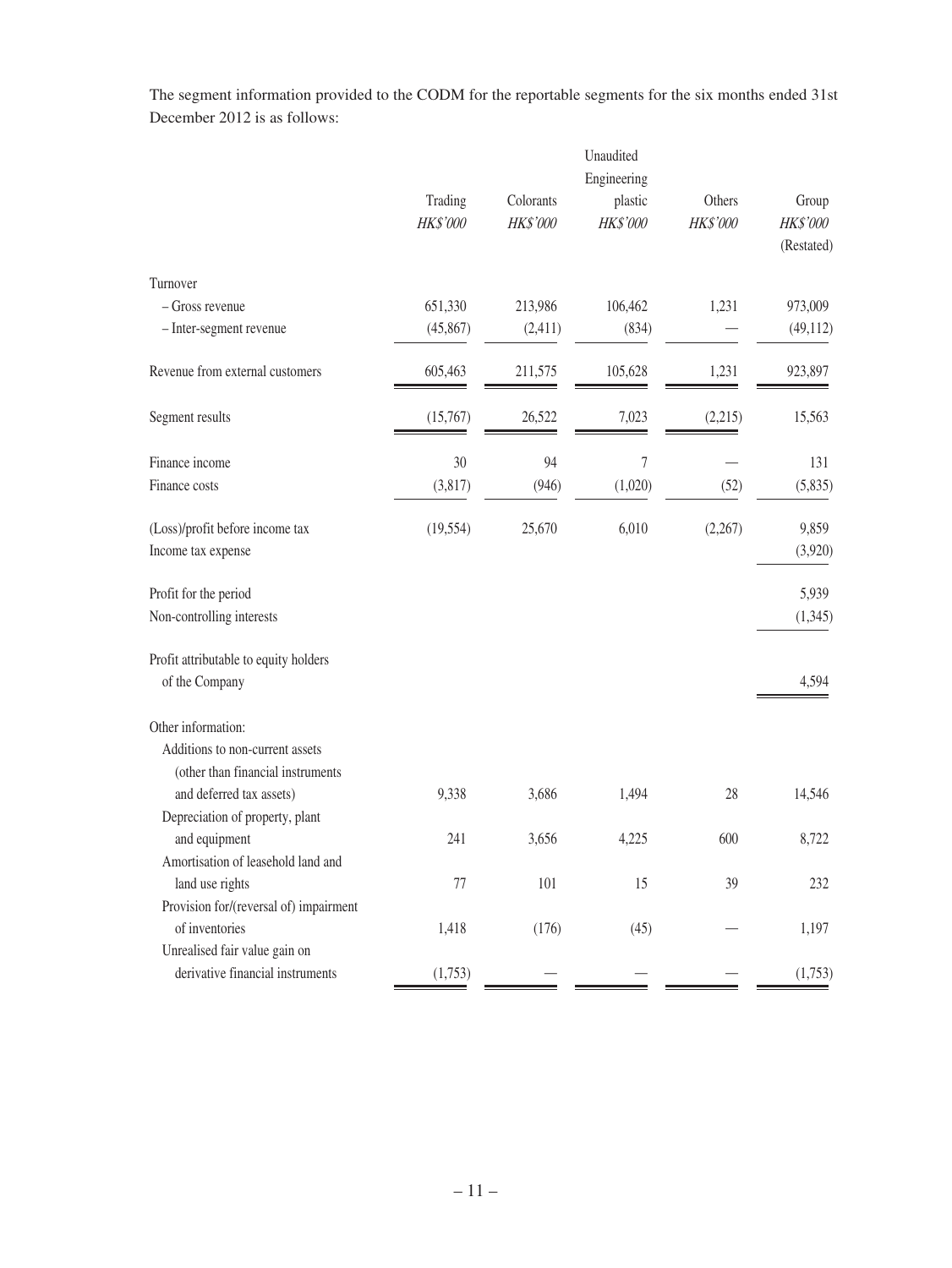The segment information provided to the CODM for the reportable segments as at 30th June 2013 is as follows:

|                     |                     |                              | Audited             |                           |                   |
|---------------------|---------------------|------------------------------|---------------------|---------------------------|-------------------|
|                     |                     |                              | Engineering         |                           |                   |
|                     | Trading<br>HK\$'000 | Colorants<br><b>HK\$'000</b> | plastic<br>HK\$'000 | Others<br><b>HK\$'000</b> | Group<br>HK\$'000 |
| Segment assets      | 460,648             | 292,030                      | 160,658             | 89,432                    | 1,002,768         |
| Total assets        |                     |                              |                     |                           | 1,002,768         |
| Segment liabilities | 105,589             | 30,702                       | 17,748              | 5,632                     | 159,671           |
| <b>Borrowings</b>   | 281,813             | 20,127                       | 39,323              | 3,675                     | 344,938           |
| Total liabilities   |                     |                              |                     |                           | 504,609           |

The entity is domiciled in Hong Kong. The revenue from external customers attributed to Hong Kong for the six months ended 31st December 2013 is approximately HK\$482,724,000 (2012: HK\$500,173,000) and the total of its revenue from external customers from other locations (mainly the People's Republic of China ("PRC")) is approximately HK\$459,647,000 (2012: HK\$423,724,000).

At 31st December 2013, the total of non-current assets other than financial instruments and deferred tax assets (there are no employment benefit assets and rights arising under insurance contracts) located in Hong Kong is approximately HK\$134,934,000 (At 30th June 2013: HK\$139,646,000), and the total of these noncurrent assets located in other locations (mainly the PRC) is approximately HK\$104,582,000 (At 30th June 2013: HK\$101,894,000).

### **4 Other income**

|               |                 | <b>Unaudited</b><br>Six months ended |  |
|---------------|-----------------|--------------------------------------|--|
|               |                 |                                      |  |
|               | 31st December   |                                      |  |
|               | 2013            | 2012                                 |  |
|               | <b>HK\$'000</b> | <b>HK\$'000</b>                      |  |
| Rental income | 2,413           | 1,841                                |  |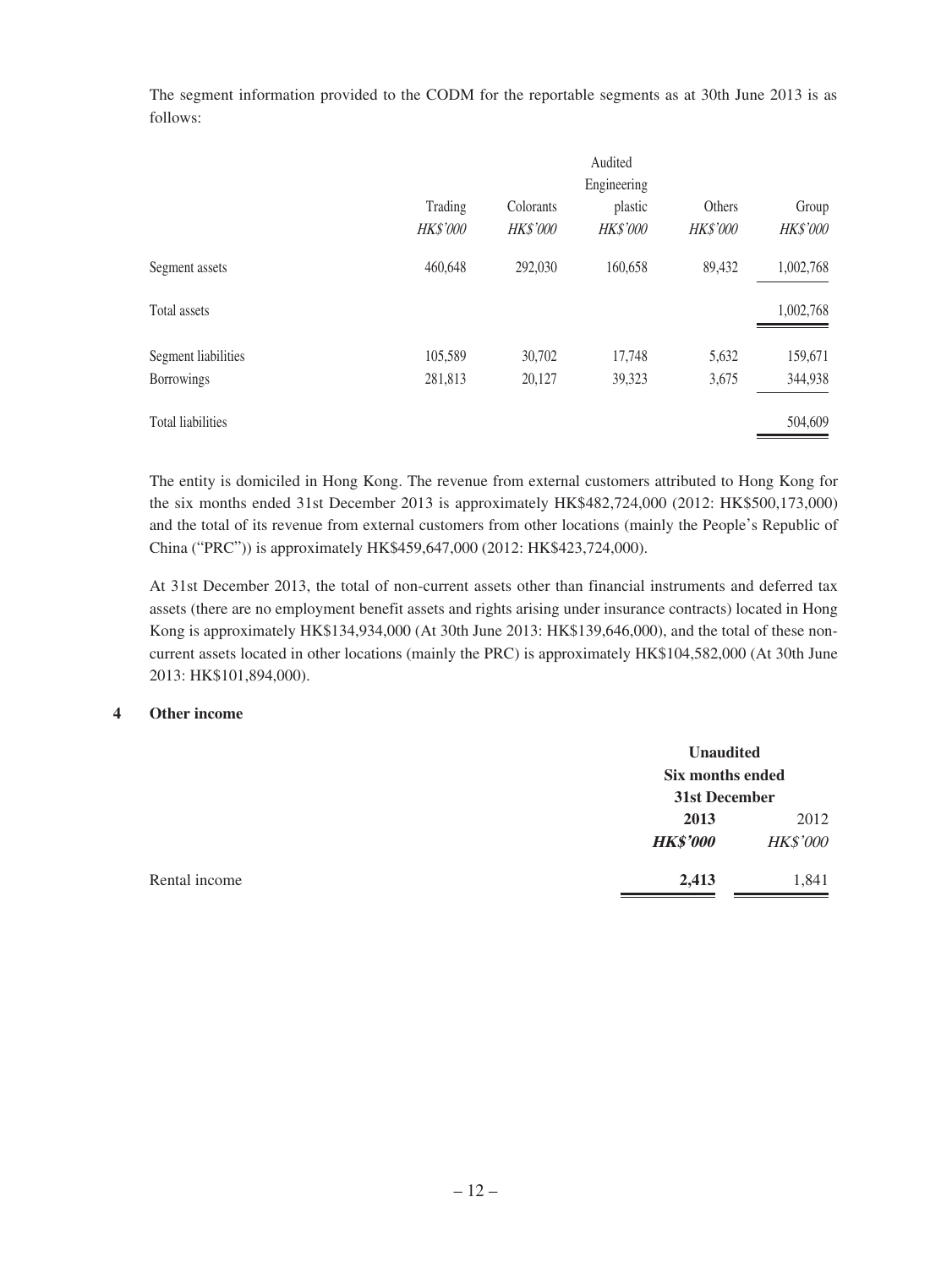# **5 Other gains, net**

|                                                       | <b>Unaudited</b><br>Six months ended<br>31st December |                 |
|-------------------------------------------------------|-------------------------------------------------------|-----------------|
|                                                       | 2013                                                  | 2012            |
|                                                       | <b>HK\$'000</b>                                       | <b>HK\$'000</b> |
| Net exchange (losses)/gains                           | (234)                                                 | 1,518           |
| Loss on disposal of property, plant and equipment     | (50)                                                  | (38)            |
| Loss on disposal of a subsidiary                      | (32)                                                  |                 |
| Derivative financial instruments                      |                                                       |                 |
| - forward foreign exchange contracts held for trading |                                                       |                 |
| – unrealised                                          | 5,051                                                 | 1,753           |
| – realised                                            | 2,991                                                 | 2,356           |
| Others                                                | 342                                                   | 277             |
|                                                       | 8,068                                                 | 5,866           |

# **6 Operating profit**

Operating profit is stated after charging/(crediting) the following:

|                                                            | <b>Unaudited</b><br>Six months ended<br>31st December |                 |
|------------------------------------------------------------|-------------------------------------------------------|-----------------|
|                                                            |                                                       |                 |
|                                                            |                                                       |                 |
|                                                            | 2013                                                  | 2012            |
|                                                            | <b>HK\$'000</b>                                       | <b>HK\$'000</b> |
| Cost of inventories recognised as expenses                 |                                                       |                 |
| included in cost of sales                                  | 803,635                                               | 801,394         |
| Depreciation of property, plant and equipment              | 8,322                                                 | 8,722           |
| Amortisation of leasehold land and land use rights         | 357                                                   | 232             |
| Operating lease rentals in respect of land and buildings   | 3,779                                                 | 3,540           |
| Employee benefit expenses, including Directors' emoluments | 58,213                                                | 52,017          |
| Reversal of provision for impairment of trade receivables  | (8)                                                   |                 |
| (Reversal of)/provision for impairment of inventories      | (980)                                                 | 1,197           |
| Loss on disposal of property, plant and equipment          | 50                                                    | 38              |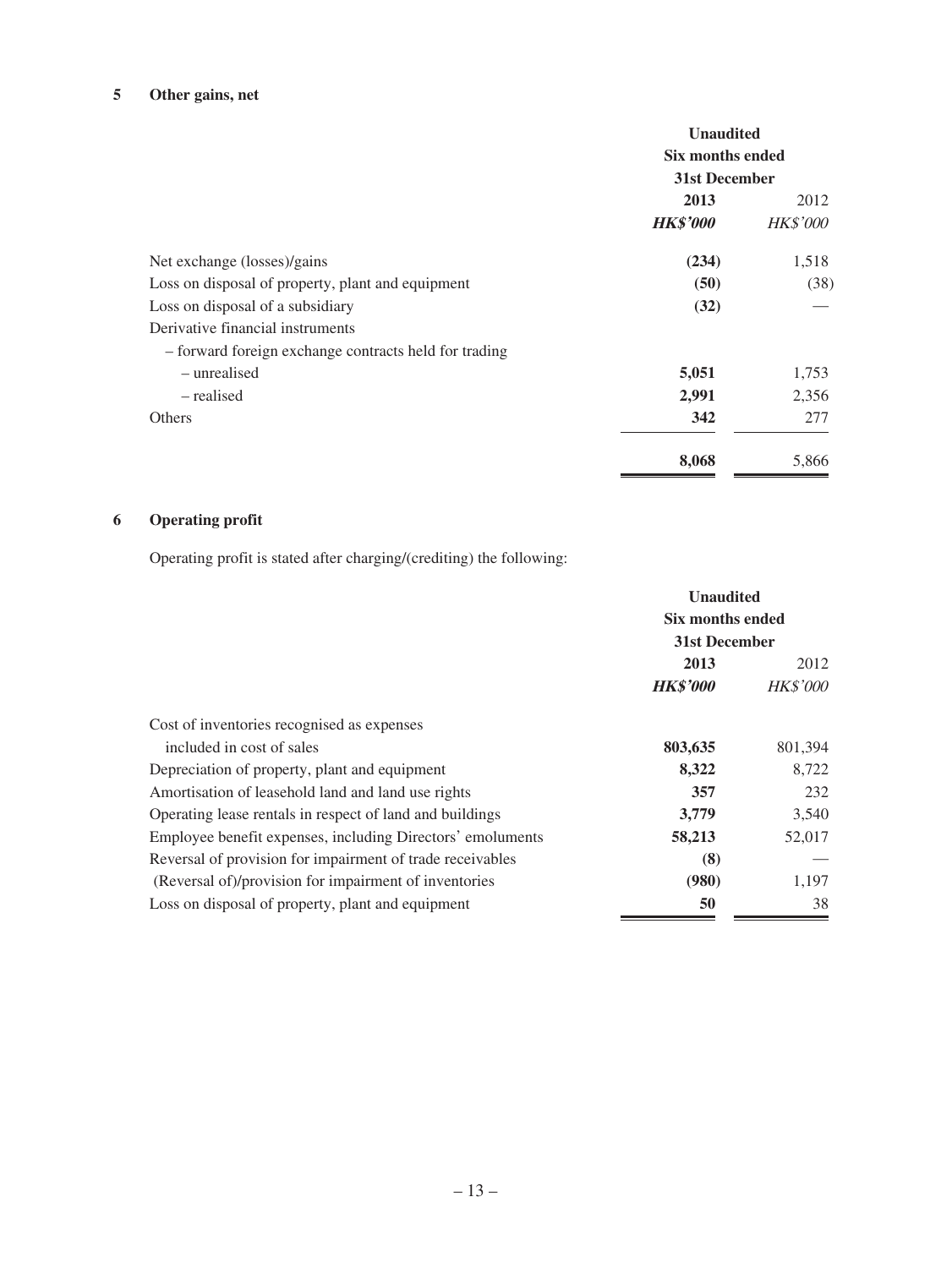#### **7 Finance income and costs**

|                                                       | <b>Unaudited</b><br>Six months ended<br>31st December |                 |
|-------------------------------------------------------|-------------------------------------------------------|-----------------|
|                                                       | 2013<br>2012                                          |                 |
|                                                       | <b>HK\$'000</b>                                       | <b>HK\$'000</b> |
| Finance income:                                       |                                                       |                 |
| - Interest income from bank deposits                  | <b>120</b>                                            | 131             |
| Finance costs:                                        |                                                       |                 |
| - Interest on bank borrowings wholly repayable        |                                                       |                 |
| within five years                                     | (5,932)                                               | (5,403)         |
| - Net exchange gains/(losses) on financing activities | 1,287                                                 | (432)           |
|                                                       | (4,645)                                               | (5,835)         |
| Finance costs, net                                    | (4,525)                                               | (5,704)         |

#### **8 Income tax expense**

Hong Kong profits tax has been provided for at the rate of 16.5% (31st December 2012: 16.5%) on the estimated assessable profit for the period. Income tax on the Group's subsidiaries established and operate in the PRC has been calculated on the estimated assessable profit for the period at the rates of taxation as applicable to the relevant subsidiaries.

The amount of taxation charged to the interim consolidated income statement represents:

|                                     | <b>Unaudited</b><br><b>Six months ended</b><br>31st December |                 |
|-------------------------------------|--------------------------------------------------------------|-----------------|
|                                     |                                                              |                 |
|                                     |                                                              |                 |
|                                     | 2013                                                         | 2012            |
|                                     | <b>HK\$'000</b>                                              | <b>HK\$'000</b> |
| Current income tax                  |                                                              |                 |
| - Hong Kong profits tax             | 1,208                                                        | 1,371           |
| - PRC corporate income tax          | 6,220                                                        | 3,113           |
| - Under-provision in previous years |                                                              | 313             |
| Deferred income tax                 | 316                                                          | (877)           |
|                                     | 7,744                                                        | 3,920           |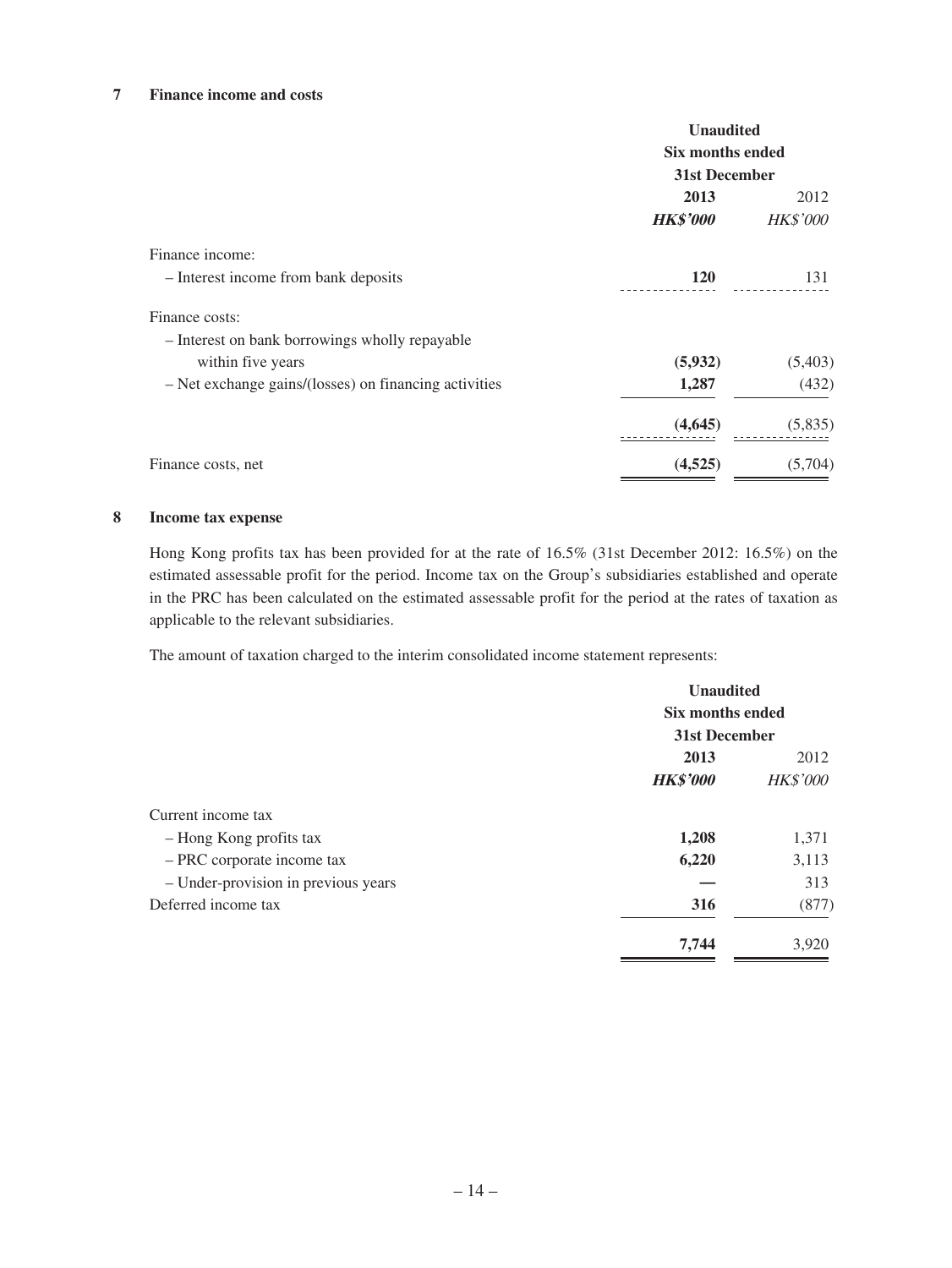### **9 Dividends**

At a meeting held on 27th February 2014, the Directors declared an interim dividend of HK1.0 cent per share, totalling HK\$3,692,000 for the six months ended 31st December 2013. This dividend is not reflected as dividend payable in the interim financial information, but will be reflected as appropriation of retained earnings for the year ending 30th June 2014.

At a meeting held on 26th September 2013, the Directors declared a final dividend of HK1.0 cent per share, totalling HK\$3,692,000, which was paid during the period ended 31st December 2013, and has been reflected as an appropriation of retained earnings for the period ended 31st December 2013.

At a meeting held on 25th February 2013, the Directors declared an interim dividend of HK1.0 cent per share, totalling HK\$3,692,000 for the six months ended 31st December 2012, which was paid during the year ended 30th June 2013, and has been reflected as an appropriation of retained earnings for the year ended 30th June 2013.

### **10 Earnings per share**

The calculation of basic earnings per share is based on the profit attributable to equity holders of the Company for the period of HK\$10,118,000 (31st December 2012: HK\$4,594,000) and 369,200,000 (31st December 2012: 369,200,000) ordinary shares in issue during the period.

Diluted earnings per share is calculated by adjusting the weighted average number of ordinary shares outstanding to assume conversion of dilutive potential ordinary shares arising from the company's share options. Dilutive earnings per share for the periods ended 31 December 2013 and 2012 equal basic earnings per share as the exercise of the outstanding share options would be anti-dilutive.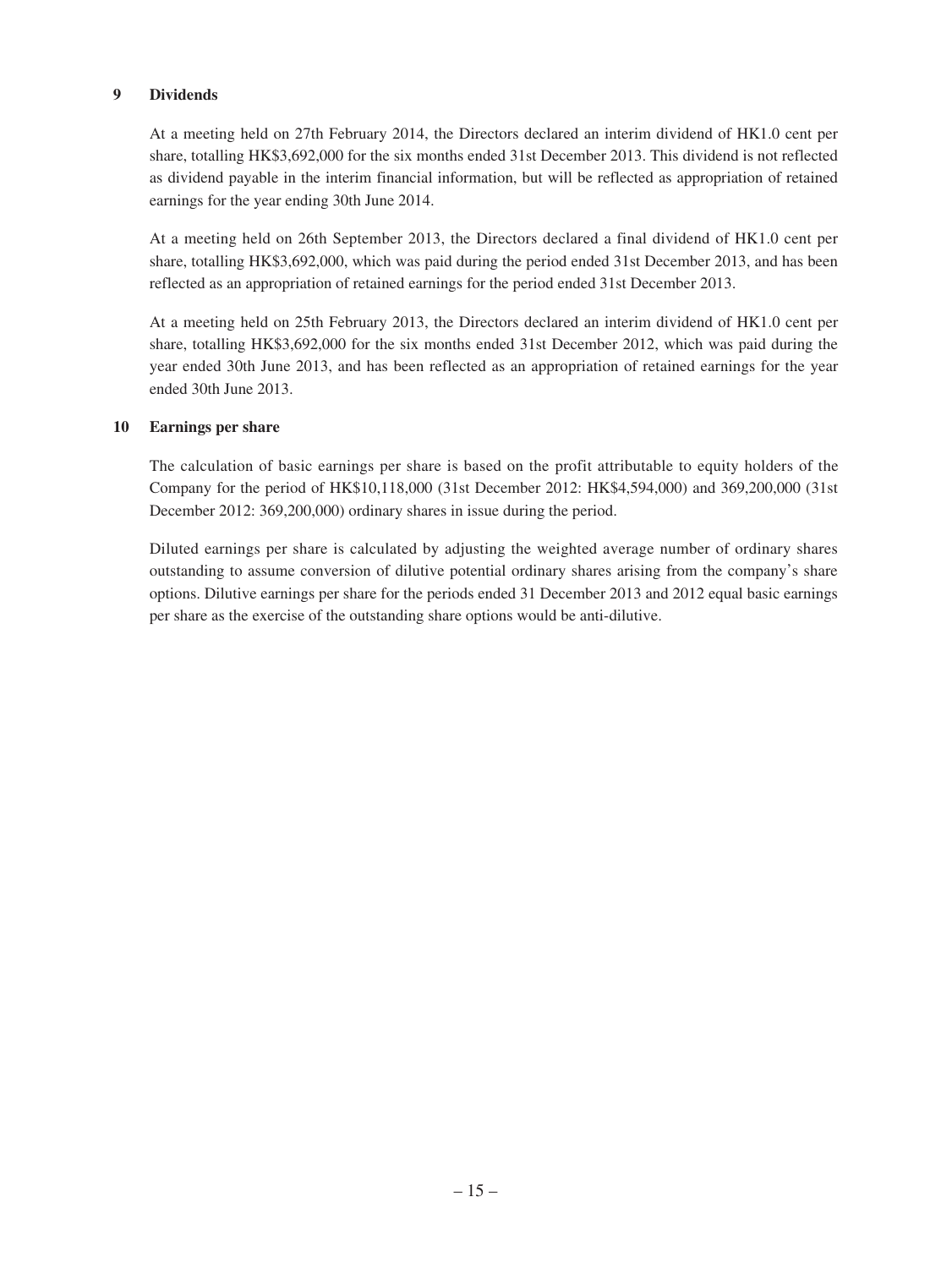#### **11 Trade and bills receivables**

|                                               | <b>Unaudited</b> | Audited         |
|-----------------------------------------------|------------------|-----------------|
|                                               | 31st December    | 30th June       |
|                                               | 2013             | 2013            |
|                                               | <b>HK\$'000</b>  | <b>HK\$'000</b> |
| Trade receivables                             | 268,319          | 303,348         |
| Less: provision for impairment of receivables | (3,387)          | (3, 395)        |
|                                               | 264,932          | 299,953         |
| Bills receivables                             | 12,587           | 18,458          |
|                                               | 277,519          | 318,411         |

At 31st December 2013, the aging analysis of trade receivables, based on invoice date, is as follows:

|               | <b>Unaudited</b> | Audited         |
|---------------|------------------|-----------------|
|               | 31st December    | 30th June       |
|               | 2013             | 2013            |
|               | <b>HK\$'000</b>  | <b>HK\$'000</b> |
| Below 90 days | 247,416          | 285,099         |
| 91-180 days   | 14,116           | 9,406           |
| Over 180 days | 6,787            | 8,843           |
|               | 268,319          | 303,348         |

The majority of the Group's sales are with credit terms of 30 to 90 days. The remaining amounts are on letter of credit or documents against payment.

Bill receivables are mainly with maturity period of within 180 days.

At 31st December 2013, there has been no bills of exchange (30th June 2013: HK\$2,320,000) transferred to banks with recourse in exchange for cash. The transactions had been accounted for as collateralised bank advances.

### **12 Trade payables**

At 31st December 2013, the aging analysis of trade payables, based on invoice date, is as follows:

|               | <b>Unaudited</b> | Audited         |
|---------------|------------------|-----------------|
|               | 31st December    | 30th June       |
|               | 2013             | 2013            |
|               | <b>HK\$'000</b>  | <b>HK\$'000</b> |
| Below 90 days | 73,799           | 118,716         |
| 91-180 days   | 65               | 722             |
| Over 180 days | 855              | 914             |
|               | 74,719           | 120,352         |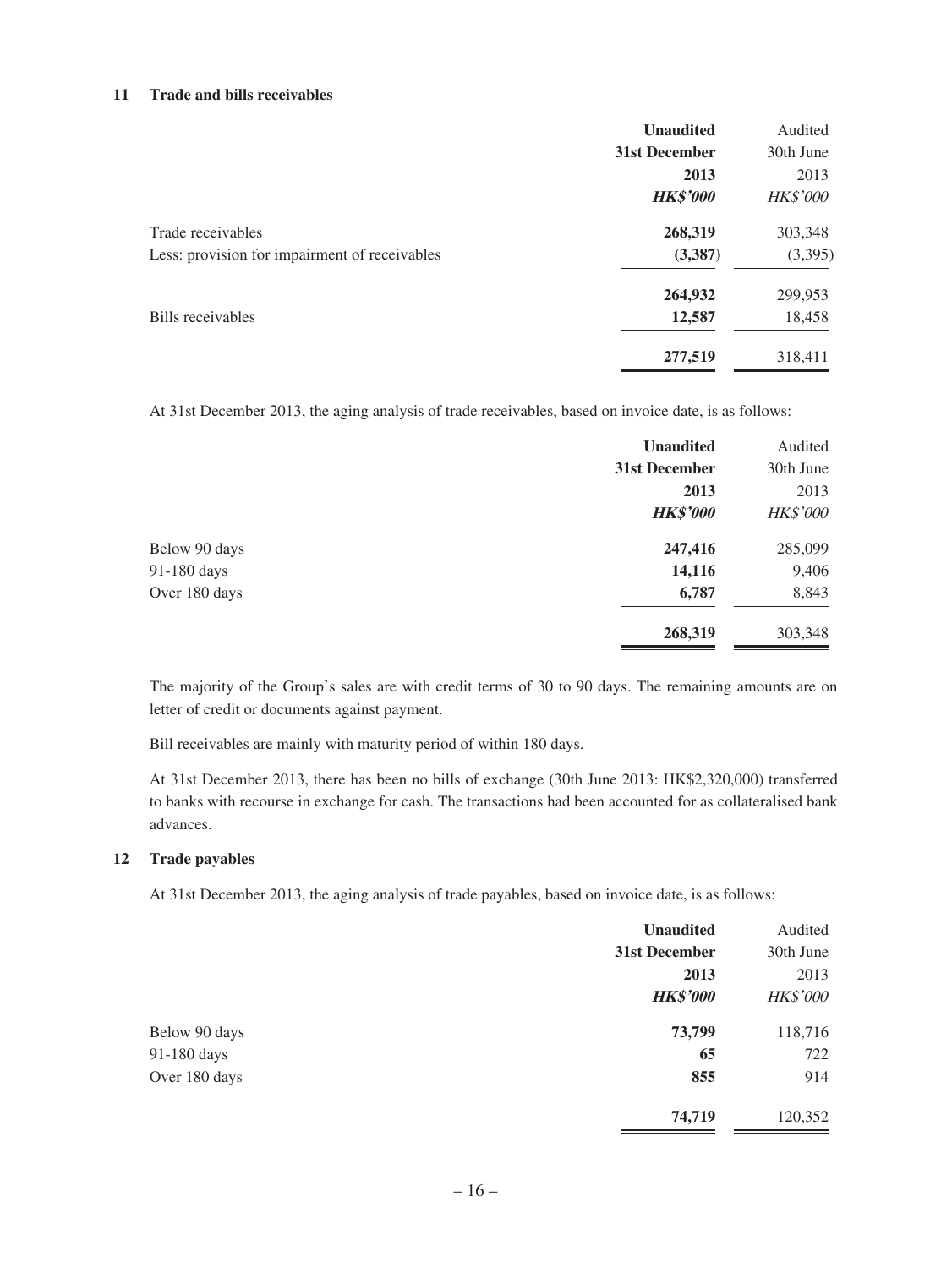# **INTERIM DIVIDEND**

The Directors are pleased to declare an interim dividend of Hong Kong 1.0 cent per share for the six months ended 31st December 2013 to members whose names appear on the Register of Members on 21st March 2014. The dividend will be paid on or before 2nd April 2014.

# **CLOSURE OF REGISTER OF MEMBERS**

The Register of Members of the Company will be closed from Wednesday, 19th March 2014 to Friday, 21st March 2014 (both dates inclusive) during which period no transfer of shares will be registered. In order to qualify for the interim dividend, all properly completed transfer forms accompanied by the relevant share certificates must be lodged with the Company's Branch Registrar in Hong Kong, Union Registrars Limited, 18/F, Fook Lee Commercial Centre, Town Place, 33 Lockhart Road, Wanchai, Hong Kong not later than 4:00 p.m. on Tuesday, 18th March 2014.

# **MANAGEMENT DISCUSSION AND ANALYSIS**

## BUSINESS REVIEW

During the period under review, the Group's business grew steadily as it strived to expand within the People's Republic of China (the "PRC") market and continued to explore opportunities for collaboration with international brands. For the six months ended 31st December 2013, riding on the momentum in the first half of 2013, the Group's total turnover increased by 2% from HK\$923,897,000 to HK\$942,371,000. In Mainland China, stable economic growth remains the main development direction after the smooth transition of government leadership in the PRC. Thus government policies have helped stimulate domestic demand, in turn facilitating the Group's business expansion in Mainland China.

During the period, benefitting from stable prices of oil and plastic materials, the Group was able to better manage product pricing, which led to the increase in gross profit by 20% to HK\$102,491,000 (2012: HK\$85,604,000). Gross profit margin was maintained at 10.9%. Taking into account the net gains on forward foreign exchange contracts, coupled with the Group's enhanced operational efficiency, the Group has recorded a profit attributable to equity holders more than doubling to HK\$10,118,000 (2012: HK\$4,594,000). Basic earnings per share also increased from HK1.24 cents in 2012 to HK2.74 cents.

To reward shareholders for their ongoing support, the Board of Directors recommends the payment of an interim dividend of HK1.0 cent per share (2012: HK1.0 cent per share).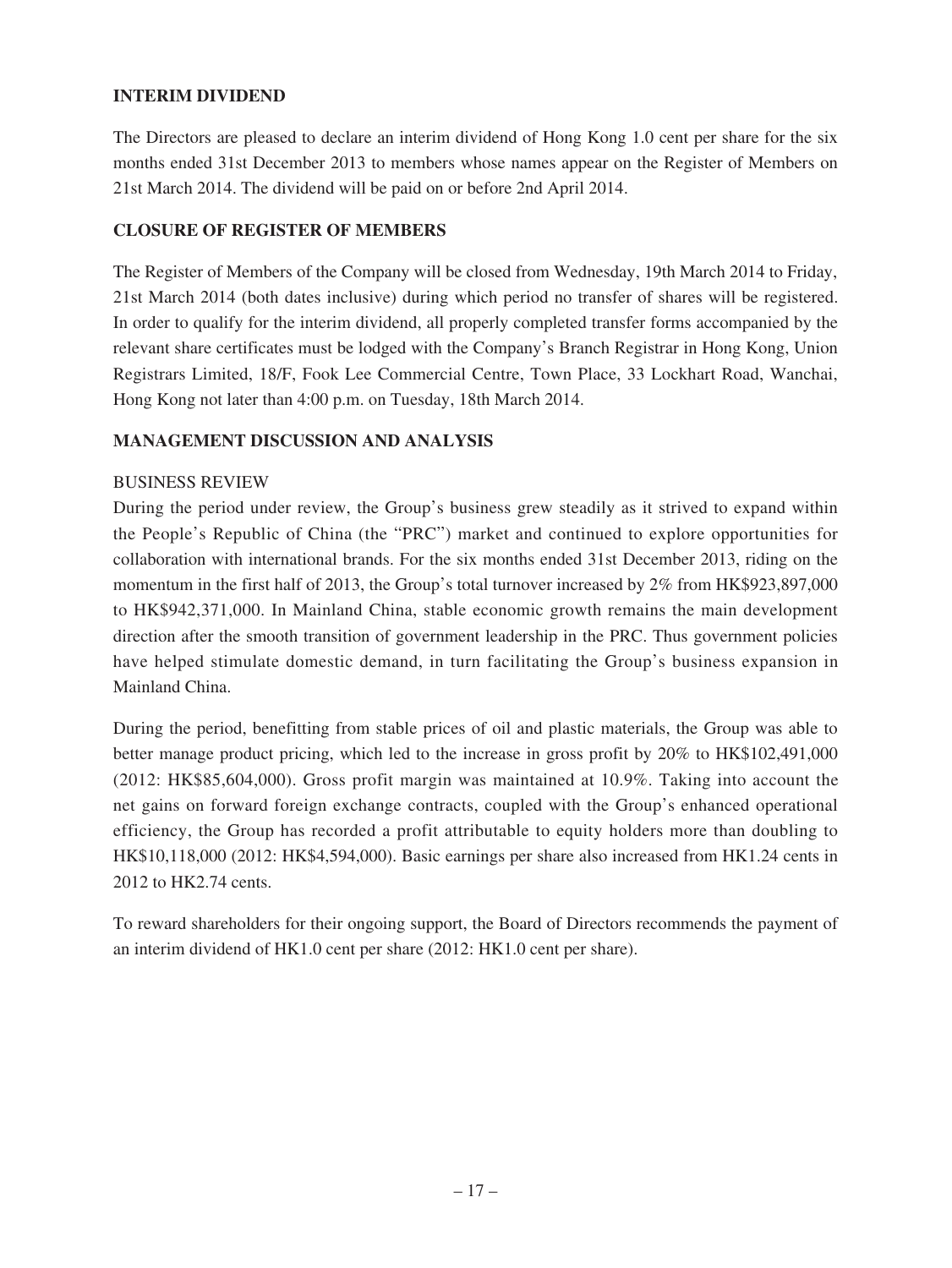During the period, colorants, pigments and compounded plastic resin business segment performed the best among the Group's three major business segments. Turnover was recorded at HK\$196,442,000. In Eastern China, on one hand, the Group's Shanghai subsidiary showed the most outstanding performance as it has maintained good collaboration with customers in the food packaging and automobile sectors. On the other hand, its cooperation with international personal healthcare and toy brands has also generated considerable profit. In Southern China, the Group's Dongguan subsidiary has secured new customers in local and overseas markets while expanding its sales network. In light of the Group's efforts to maintain stringent cost control and implement measures to achieve economies of scale, its gross profit margin increased by three percentage points and profit before taxation increased by 33% from HK\$25,670,000 last year to HK\$34,163,000. As this business is mainly arising in Mainland China, by leveraging the strong domestic market demand from Mainland residents, the Group believes that it will become one of its main business growth drivers.

As for the engineering plastics business, its main customers are European and US export customers and the economy in these regions has yet to recover completely, thus there is still scope for improved market demand. Compared with the corresponding period last year, turnover dropped slightly by 5% to HK\$100,614,000 while profit before taxation was HK\$3,848,000. In addition, the Group transformed its business during the period to directly export its plastic materials to the European and US markets in order to capture the generally higher gross profit generated from the local engineering plastics users. As a result, the Group recorded a gross profit margin level from this business segment similar to that of the same period last year. As the Group needed time to establish sales networks and invest in research and development during the initial business transformation, the new export business has not yet brought profit contribution to the Group during the period under review. Nevertheless, the Group believes that the full operations of the new production lines in Shanghai, the gradual business transformation and the continuous expansion of the customer base in Southern and Eastern China can deliver improved segment business performance in the future.

In the plastics trading business, the export markets in Europe and the US are in the course of reviving. However, as the Group continued to expand in the Mainland China market, its total turnover still grew by 6% to HK\$644,223,000, and gross profit also improved one percentage point along with the increase in turnover. Loss attributable to equity holders also narrowed from HK\$19,554,000 in the same period last year to HK\$17,446,000. During the period, the Group's business in Mainland China recorded satisfactory performance, particularly in Northern China. The new sales office in Tianjin generated satisfactory sales exceeding HK\$10,000,000 during the period. Also in Southern and Eastern China, sales from the Guangzhou and Shanghai offices grew by more than 10%. In Northwestern China, the Chongqing sales office which started operation in the first half of 2013 has been progressing well and is expected to contribute profit to the Group in the near future. Looking ahead, the Group will continue to steadily develop markets with strong potential elsewhere in China and tap the strong demand there with a more comprehensive sales network. The Group will also continue to develop more new products. On top of automobile parts, it will expand its product range into covering automobile applications technology, such as sound proof and heat insulation materials as well as intake manifold and exhaust pipe. A greater product variety will enable the Group to enhance its income sources, thus reducing the reliance on markets for specific products.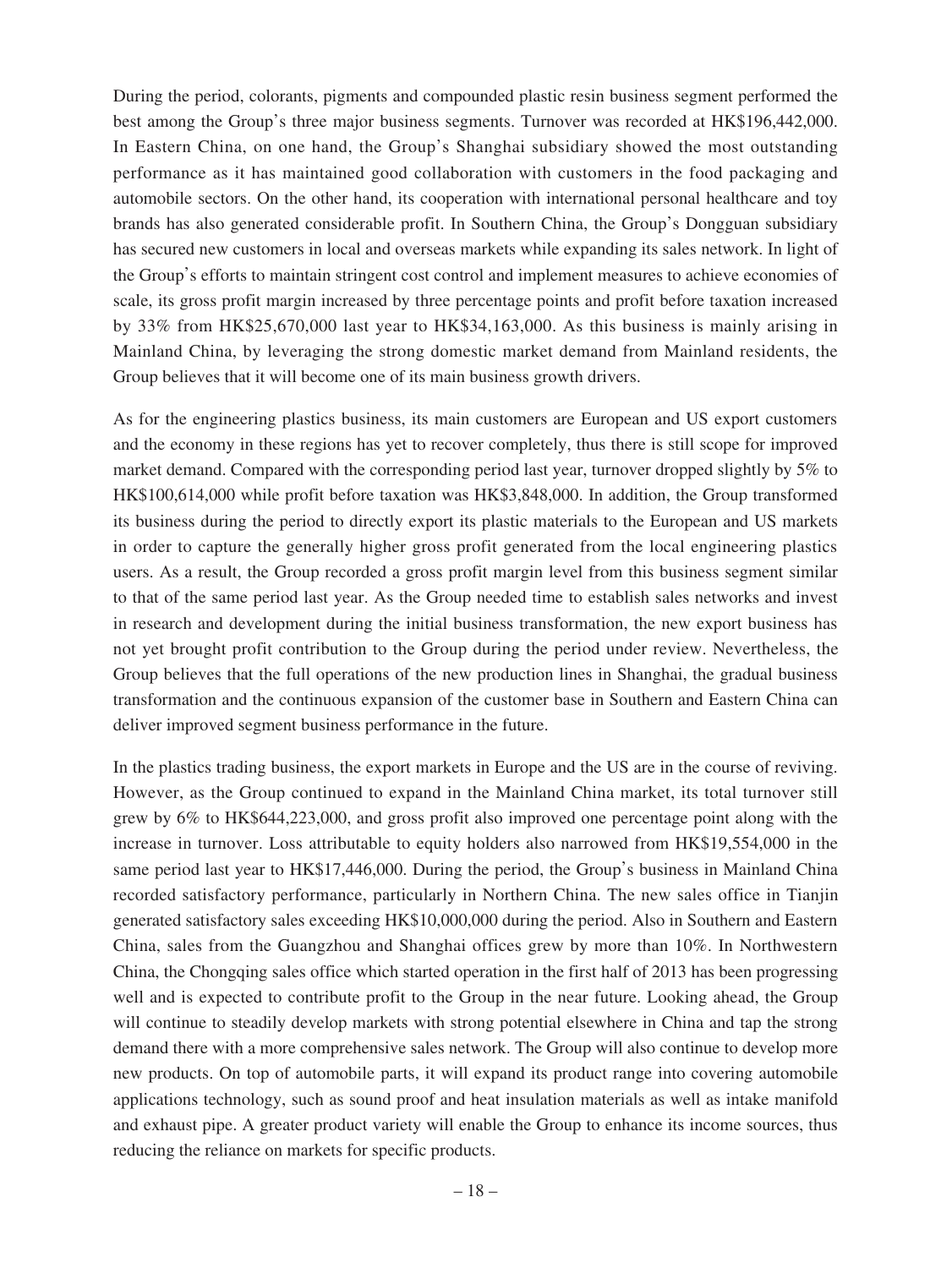## **PROSPECTS**

The management remains cautiously optimistic about the global economy, expecting tapering measures of quantitative easing by the US Government will proceed in an orderly way, which will help to stabilise the export market. As for the Mainland China market, after the smooth transition of government leadership in PRC, maintaining a stable economy and boosting the growth in domestic demand appear to have become the main development directions in national policies.

The management believes that the prices of raw materials and oil will remain stable, which will benefit the Group's pricing strategy and maintain overall profitability. Looking ahead, the Group's development objectives still aim to capture the opportunities in Mainland China and expand its domestic market there.

At the same time, the Group will invest more resources on negotiating direct partnership opportunities with overseas customers, exporting plastic products to them without intermediaries. As these global customers generally bring higher gross profit margins, this direction can help the Group improve its profitability and create more new business channels. For the colorants, pigment and compounded plastic resin business segment, the Group will be negotiating and collaborating with internationally leading beverage brands. As these brands usually have production facilities around the world and a strong demand for the Group's products, the cooperation facilitates exporting its products to overseas markets.

As for cost control, according to the Ministry of Human Resources and Social Security of the PRC, minimum wage grew by about 17% in average during 2013. Thus, higher labour costs have become one of the challenges for the Group's operations. However, the management has confidence in controlling the cost by implementing proven polices to streamline its business and allocating resources which has been in place for years.

In addition, a majority of the Group's plants and offices are self-owned properties. This has given the Group a stronger cost advantage over its peers amid an operating environment with persistent rising rent. In the future, the Group intends to maintain its prudent financial management strategy to sustain its stable financial position which complements its long-term development.

In the long term, the management's strategy will be for the Group to continue to gradually increase its resource investment in the Mainland China market with the aim to capture the opportunities arising from increasing local market demand. The Group will also ride on its premium product quality, create new channels for exporting its products directly through collaborating with international brands and expanding its sales network. By adhering to the practical management principles successfully implemented over years, the management will accelerate business expansion both in the PRC and overseas markets while enhancing the brand awareness of Ngai Hing Hong. By so doing the Group will increase its overall market share, lead its business to new heights and generate satisfactory returns for shareholders.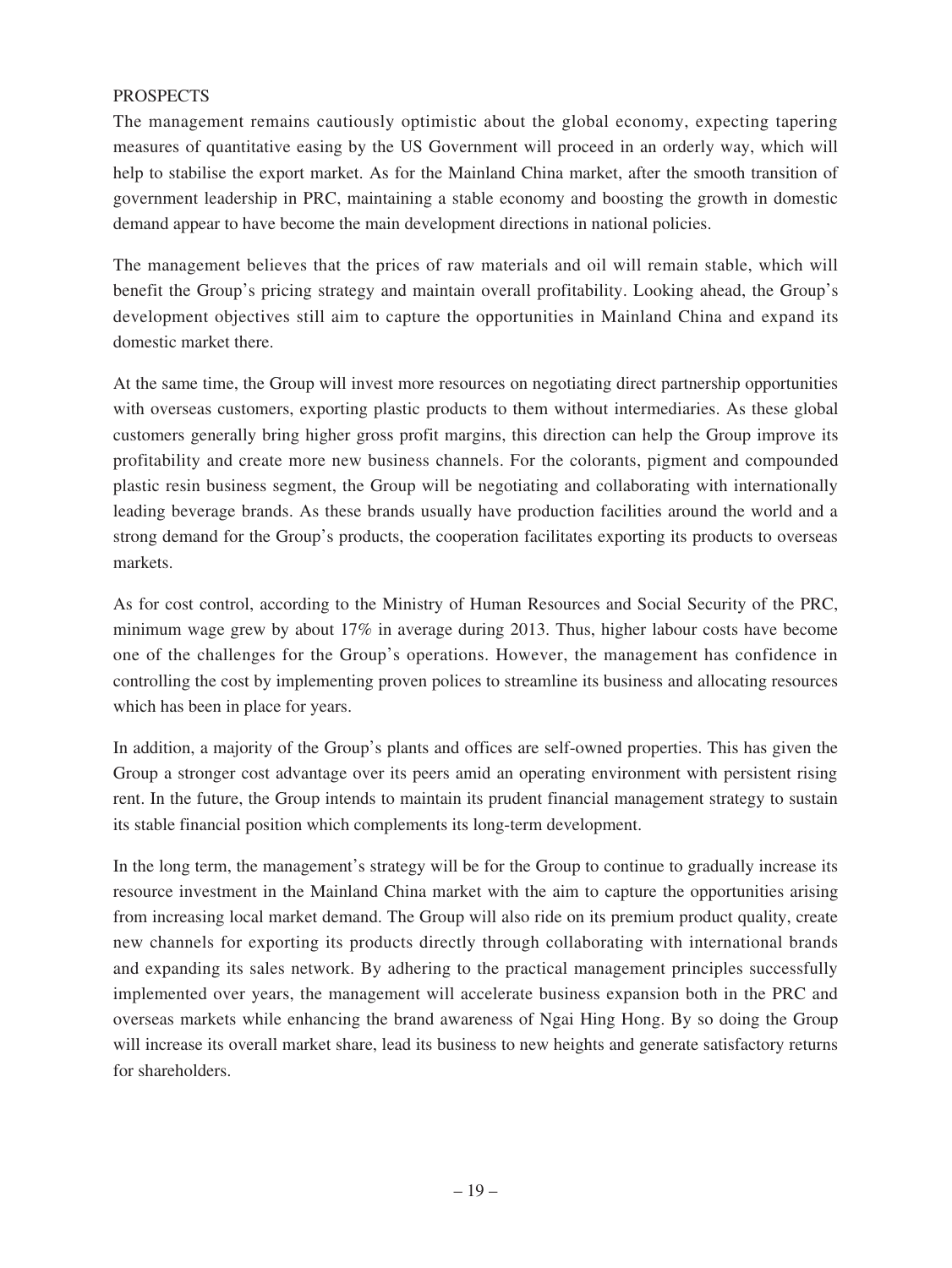# **LIQUIDITY AND FINANCIAL RESOURCES**

The Group generally finances its operations with internally generated cashflow and banking facilities provided by its principal bankers. As at 31st December 2013, the Group has available aggregate bank loan facilities of approximately HK\$598,543,000 of which HK\$325,632,000 have been utilised and were secured by corporate guarantee issued by the Group and legal charges on certain leasehold land and buildings, investment properties and machinery and equipment in the PRC and Hong Kong owned by the Group. The Group's cash and bank balances as at 31st December 2013 amounted to approximately HK\$109,211,000. The Group's gearing ratio as at 31st December 2013 was approximately 66.3%, based on the total bank borrowings of approximately HK\$319,565,000 and the shareholders' funds of approximately HK\$482,166,000.

## **FOREIGN EXCHANGE RISK**

The Group's bank borrowings and cash and cash equivalents are primarily denominated in Hong Kong dollars, Renminbi and US dollars. The Group's purchases were principally denominated in US dollars. The Group closely monitors currency fluctuations and manages its exchange risk by entering into forward exchange contracts from time to time.

As at 31st December 2013, the Group had outstanding forward foreign exchange contracts mainly to sell/purchase US dollars and purchase Renminbi. The maximum notional principal amounts of these outstanding forward foreign exchange contracts at 31st December 2013 were as follows:

|                                | 2013            |
|--------------------------------|-----------------|
|                                | <b>HK\$'000</b> |
| Sell HK dollars for US dollars | 1,887,600       |
| Sell US dollars for HK dollars | 7,800           |
| Sell US dollars for Renminbi   | 1,088,100       |

## **EMPLOYEE INFORMATION**

As at 31st December 2013, the Group employed a total of approximately 706 full-time employees. The Group's emolument policies are formulated on the performance of individual employees and are reviewed annually. The Group has an incentive scheme which is geared to the profit of the Group and the performance of its employees, as an incentive to motivate its employees to increase their contribution to the Group. The Group also provides social and medical insurance coverage, and provident fund scheme (as the case may be) to its employees depending on the location of such employees.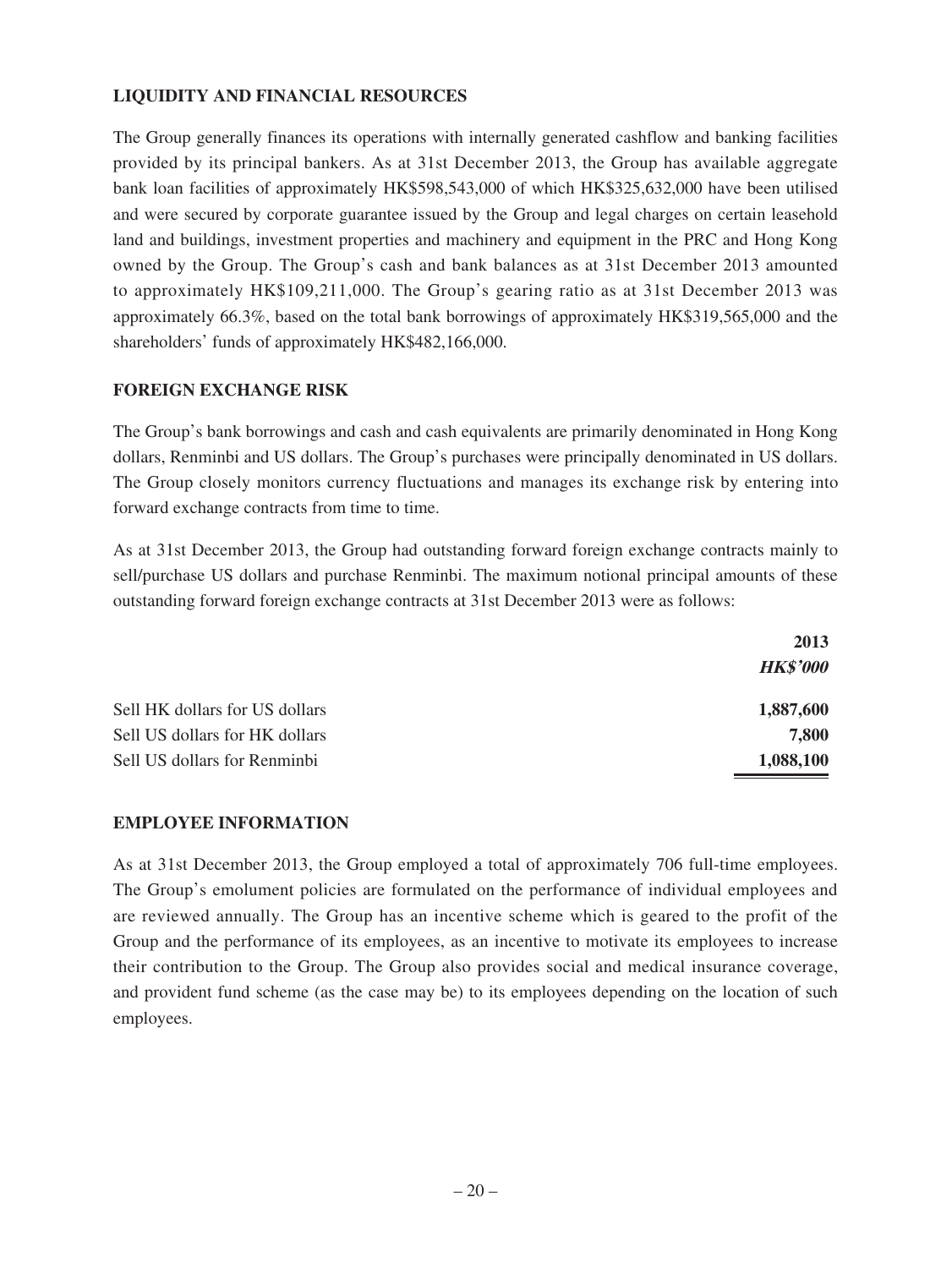## **PURCHASE, SALE AND REDEMPTION OF THE COMPANY'S LISTED SECURITIES**

The Company has not redeemed any of its shares during the period. Neither the Company nor any of its subsidiaries has purchased or sold any of the Company's listed securities during the period.

# **COMPLIANCE WITH THE MODEL CODE FOR SECURITIES TRANSACTIONS BY DIRECTORS**

The Company has adopted a code of conduct regarding Directors' securities transactions on terms no less exacting than the required standard set out in the Model Code for Securities Transactions by Directors of Listed Companies (the "Model Code") set out in Appendix 10 to the Rules Governing the Listing of Securities (the "Listing Rules") on The Stock Exchange of Hong Kong Limited (the "Stock Exchange"). Having made specific enquiry to all Directors of the Company, all Directors have confirmed that they had complied with the required standard set out in the Model Code and the Company's code of conduct regarding Directors' securities transactions during the period.

# **CORPORATE GOVERNANCE PRACTICE**

The Company is committed to the establishment of good corporate governance practices and procedures which serve as an important element of risk management throughout the growth and expansion of the Company. The Company emphasises on maintaining and carrying out sound, solid and effective corporate governance principles and structures.

The Company has complied with all the applicable code provisions as set out in Corporate Governance Code and Corporate Governance Report to the Appendix 14 of the Listing Rules (the "CG Code") throughout the six months ended 31st December 2013, except for the deviation as mentioned below.

According to the code provision A.2.1 of the CG Code, the roles of chairman and chief executive should be separate and should not be performed by the same individual. Up to the date of this interim report, the Board has not appointed any individual to be the chief executive. The roles of the chief executive have been performed collectively by all the executive directors, including the chairman, of the Company. The Board considers that this arrangement allows contributions from all executive directors with different expertise and is beneficial to the continuity of the Company's policies and strategies. Going forward, the Board will periodically review the effectiveness of this arrangement and considers appointing an individual to chief executive when it thinks appropriate.

For the purpose of further enhancing the internal control systems, the Company has engaged an external consultant to carry out an on-going project to conduct independent internal review and to evaluate major operations of the Group. The Board of Directors has reviewed the effectiveness of the system of internal control of the Company and its subsidiaries with no material issues noted.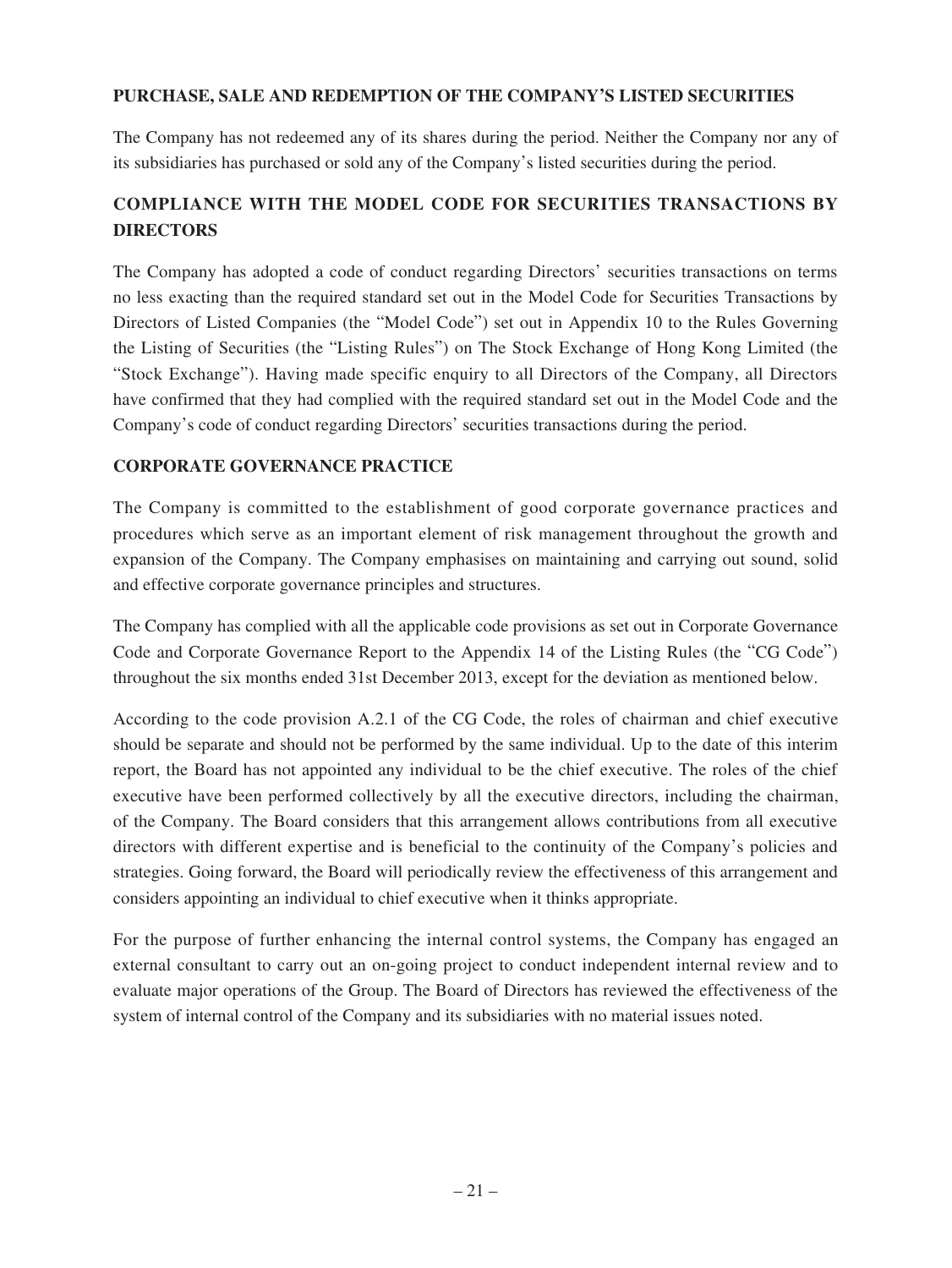## **NOMINATION COMMITTEE**

The Company has formulated written terms of reference for the nomination committee of the Company (the "Nomination Committee") in accordance with the requirements of the Stock Exchange. The Nomination Committee consists of all independent non-executive Directors, namely Mr HO Wai Chi, Paul, Mr CHAN Dit Lung and Mr CHING Yu Lung and an executive Director, Mr HUI Sai Chung.

The Nomination Committee is responsible for reviewing the structure, size and composition of the Board (including the skills, knowledge and experience) on a regular basis and make recommendations to the Board regarding any proposed changes; identifying individuals suitably qualified to become Board members and select or make recommendations to the Board on the selection of, individuals nominated for directorships; assessing the independence of independent non-executive Directors; and making recommendations to the Board on relevant matters relating to the appointment or reappointment of Directors and succession planning for Directors. The Nomination Committee would review the Board's composition from time to time where Board diversity would be considered from a number of aspects, including but not limited to gender, age, cultural and education background, ethnicity, professional experience, skills, knowledge and length of services. The Nomination Committee meets at least once a year to assess the structure, size and composition of the Board.

# **AUDIT COMMITTEE**

The Company has formulated written terms of reference for the audit committee of the Company (the "Audit Committee") in accordance with the requirements of the Stock Exchange. The Audit Committee consists of all independent non-executive Directors, namely Mr HO Wai Chi, Paul, Mr CHAN Dit Lung and Mr CHING Yu Lung.

The principal duties of the Audit Committee are to ensure the objectivity and credibility of financial reporting and internal control procedures as well as to maintain an appropriate relationship with the external auditor of the Company. The terms of reference of the Audit Committee are aligned with the recommendations set out in "A Guide for Effective Audit Committees" issued by the Hong Kong Institute of Certified Public Accountants and Listing Rules.

The Audit Committee has reviewed with management the accounting principles and practices adopted by the Group and discussed internal controls and financial reporting matters including a review of the unaudited condensed consolidated interim financial information for the six months ended 31st December 2013 with the Directors.

# **REMUNERATION COMMITTEE**

The Company has formulated written terms of reference for the remuneration committee of the Company (the "Remuneration Committee") in accordance with the requirements of the Stock Exchange. The Remuneration Committee consists of three independent non-executive Directors, namely Mr HO Wai Chi, Paul, Mr CHAN Dit Lung and Mr CHING Yu Lung and an executive Director, Mr HUI Sai Chung.